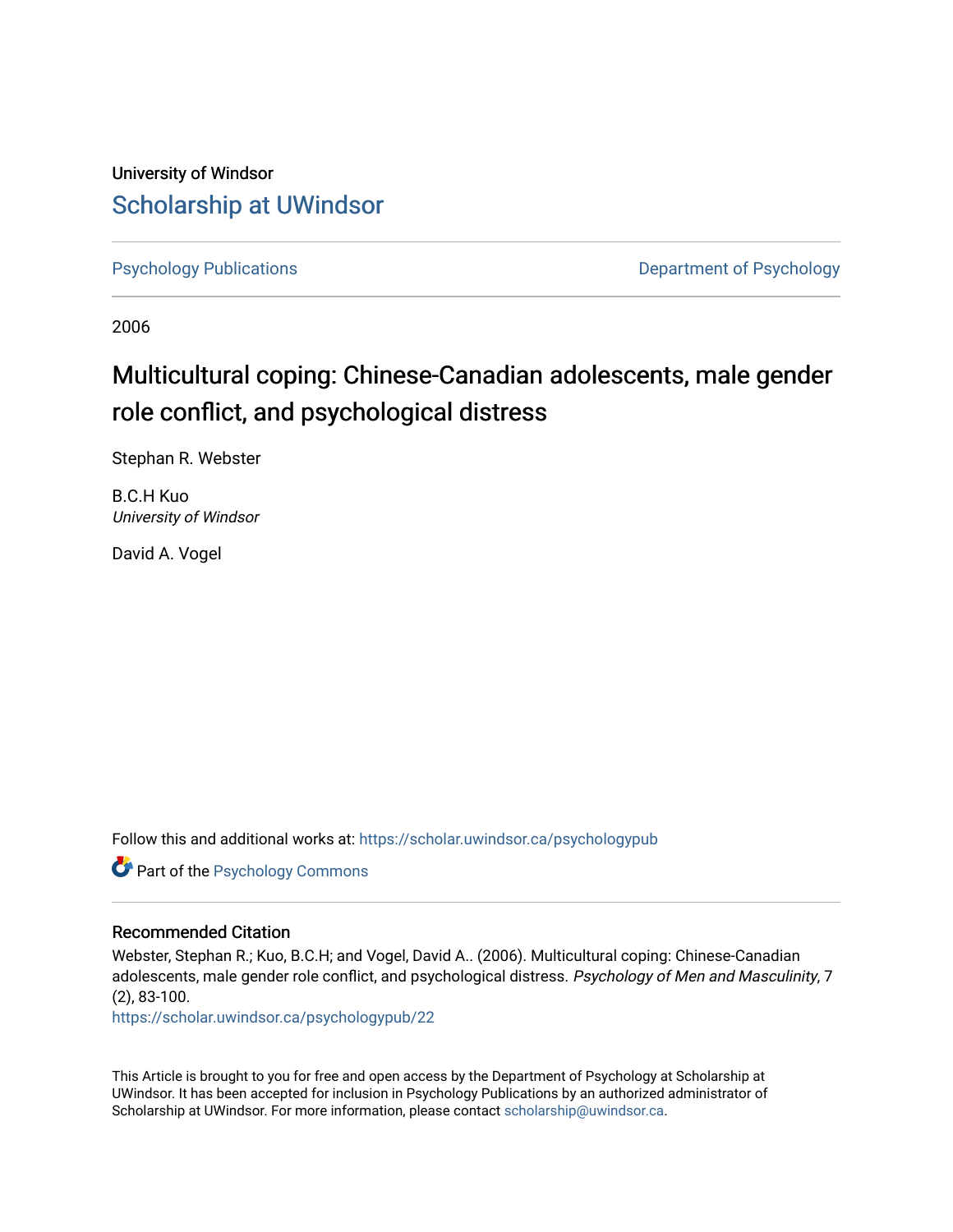# Multicultural Coping: Chinese Canadian Adolescents, Male Gender Role Conflict, and Psychological Distress

Stephen R. Wester University of Wisconsin–Milwaukee

Ben C. H. Kuo University of Windsor

# David L. Vogel Iowa State University

One hundred seventy-nine Chinese Canadian adolescents completed measures of male gender role conflict, culturally specific coping strategies, and psychological distress. Structural equation results demonstrate that Avoidance Coping and Engagement Coping mediated the relationship between all aspects of male gender role conflict, with the exception of Restricted Affectionate Behavior Between Men and psychological distress. Implications for counseling practice, further research, and the psychology of men are discussed.

*Keywords:* gender role conflict, Asian men, coping, psychological distress, multicultural

Despite a growing level of awareness about the importance of studying masculinity from a cross-cultural context (e.g., Brooks & Good, 2001a, 2001b), the extant literature on how men of color actually navigate their socialized gender role remains limited. In the case of men of Asian descent, for example, much of the early empirical work described their experiences with masculinity merely in direct comparison to those of Western men. From this difference perspective, men of Asian backgrounds were seen as more willing to engage in domestic tasks; their interpersonal style was more polite and obedient, and they were less prone to confrontation (Chua & Fujino, 1999). Using a more culturally responsive framework, however, Liu (2002) eloquently described how Asian men must strive to occupy a "middle ground . . . [in that] they may need to simultaneously accept and repudiate the White masculine norm in search of alternative definitions of masculinity" (p. 108; see also Chin, 1998). For example, many Asian men perceive themselves as trapped between multiple gender role-related demands, one defined by the dominant (i.e., Western) culture and the other by their cultures of origin, leading them to live in two different gender worlds (e.g., Sue, 2001).

How do males of Asian descent living in a Western culture cope with the conflicting gender role messages proscribed on one hand by the Western culture and on the other hand by their Asian cultures? This question has not been adequately addressed in the published literature, either in terms of gender role issues or in terms of coping. Historically, coping has been construed from a person– environment fit paradigm, a model that defines coping as primarily selfdetermined cognitive or behavioral responses to stressors that arise from one's surroundings. Lazarus and Folkman (1984) described how coping refers to an individual's cognitive and behavioral efforts to manage the demands of an event they have appraised as stressful. Unfortunately, the extant literature emerging from the general coping research has given rise to an intrapersonal, agentic, and action-oriented view of coping that is, by itself, inadequate in accounting for coping strategies of persons from a collectivistic background, such as individuals of

Stephen R. Wester, Department of Educational Psychology, University of Wisconsin–Milwaukee; Ben C. H. Kuo, Department of Psychology, University of Windsor; David L. Vogel, Department of Psychology, Iowa State University.

Correspondence concerning this article should be addressed to Stephen R. Wester, Department of Educational Psychology, University of Wisconsin–Milwaukee, Enderis Hall, P.O. Box 413, Milwaukee, WI 53154. E-mail: srwester@uwm.edu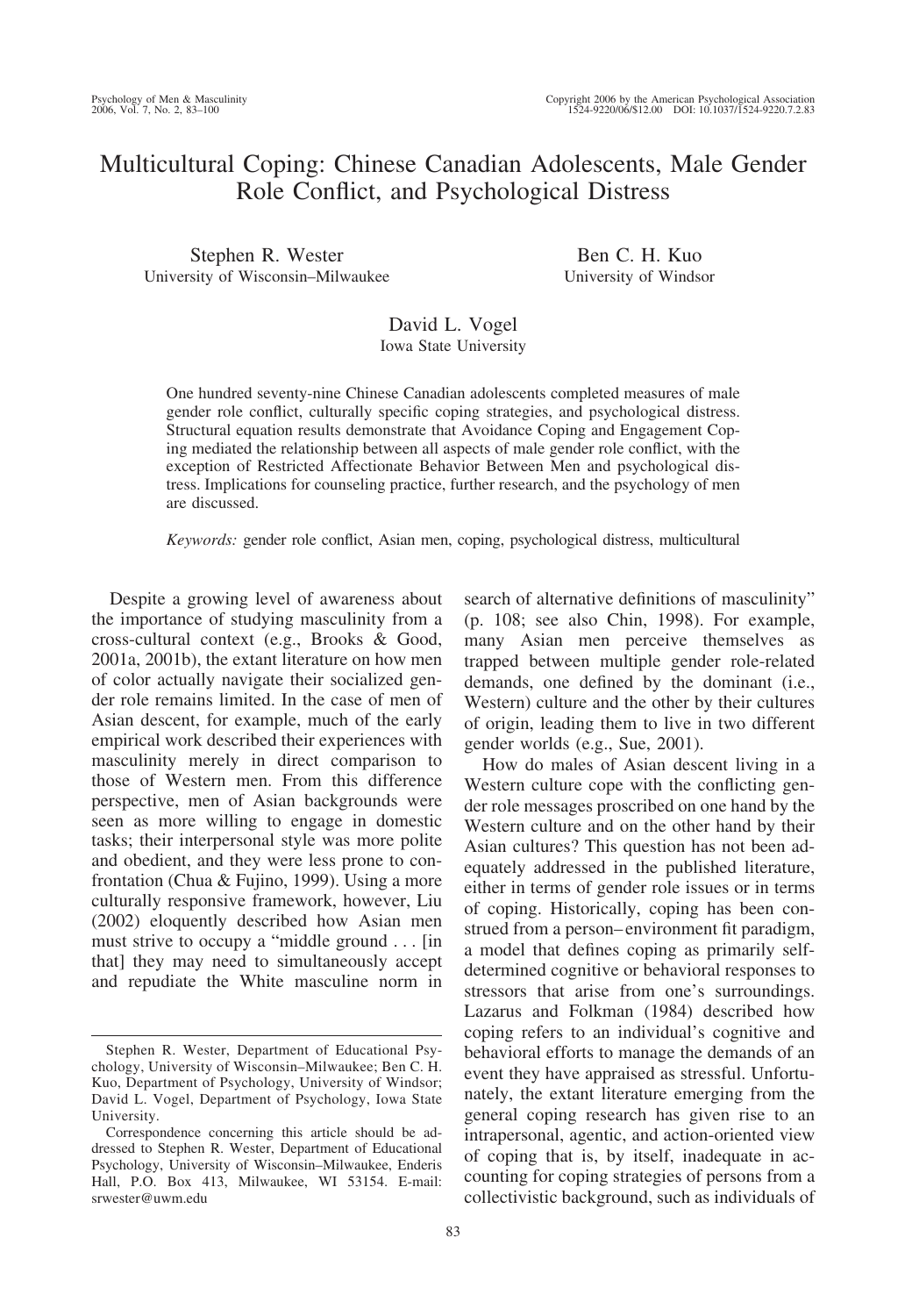Asian descent (Phillips & Pearson, 1996; Shek & Cheung, 1990). Studies on Asian self-construal, for example, suggest a link between interdependent self-construal and collectivistic coping (Cross, 1995) as well as a link between the acculturation levels of Asians and their coping methods (Roysircar & Maestas, 2002). Kuo, Roysircar, and Newby-Clark (in press) determined that individuals of Asian descent often use culturally specific methods of coping, including engaging the assistance of others and approaching problems from a collective perspective in addition to a personal or individualistic perspective. Indeed, Kuo et al. found Asian collective-oriented coping strategies included appraisal of one's coping responses relative to one's cultural and familial norms and reference to the behaviors and perspectives of one's significant others. The extent to which participants' tendency to endorse individualistic versus collectivistic coping strategies were also found to be related to a number of key cultural variables, including self-construal, acculturation, and religious affiliations. In view of this evidence, it seems necessary to examine how immigrant boys from Asian cultures living in a Western culture cope with the potentially conflicting messages they receive about being a man. Specifically, there is a need to directly test how culturally specific coping strategies might mediate between these paradoxical gender role messages and any potentially negative consequences.

# Asian Males

Historically, men of Asian backgrounds have occupied a position of contradiction in that popular stereotypes of the early to mid 1900s portrayed Asian men as treacherous, dirty criminals intent on sexual dominance over Euro American women (Chua & Fujino, 1999) while simultaneously portraying them in ways counter to traditional masculinity, engaging in domestic tasks for employment, for example. These perceptions served to govern who benefited from the rapid economic expansion experienced in the post-World War II era, in effect keeping Asian men marginalized and preventing their economic success while also relying on them for cheap labor. The dominant perception of Asian men today is an outgrowth of this portrayal, in that it still serves to marginalize them

while relying on them to work, contribute to the economy, and raise their families with minimal demands on society. Chua and Fujino (1999) called it the image of a "model minority" (p. 395), because the dominant culture sees men of Asian backgrounds as being hardworking, economically responsible, and in charge of families who instill proper (i.e., dominant) values in their children.

Economic and cultural shifts resulting from both immigration and global acculturation have also resulted in many changes to traditional Asian families, further complicating the manner in which Asian men are perceived by Western cultures. Many men of Asian descent have lost their status (Sue, 2001), both in terms of their changing authority in the family based on exposure to Western values and in terms of economic power as their spouses now work outside the home and contribute to the financial health of the family. Many have responded by adopting the model minority image as a way of working toward recognition from the dominant culture. Unfortunately, this is a potential source of conflict, as from Asian perspectives adherence to the family name and success of the group rather than the individual are prized. These concepts are rejected by the dominant culture, however, and as such, many Asian men find themselves trapped between these opposite role demands.

# Asian Men and Gender Role Conflict

Early work in the psychology of men (e.g., Pleck, 1981, 1995) has demonstrated that many internalized aspects of traditional male gender role socialization can lead to negative outcomes for men. This line of research is, in general, associated with the construct of male gender role conflict (GRC; O'Neil, Helms, Gable, David, & Wrightsman, 1986), which is "a psychological state in which socialized gender roles have negative consequences on the person or others" (O'Neil, Good, & Homes, 1995, p. 155). It typically results from the competition between rigid, sexist, or overly restrictive male gender roles and incompatible situational demands. Four overall patterns of male GRC have been identified (O'Neil, Good, & Holmes, 1995), each giving voice to those specific aspects of the socialized male role deemed problematic for some men in certain situations (see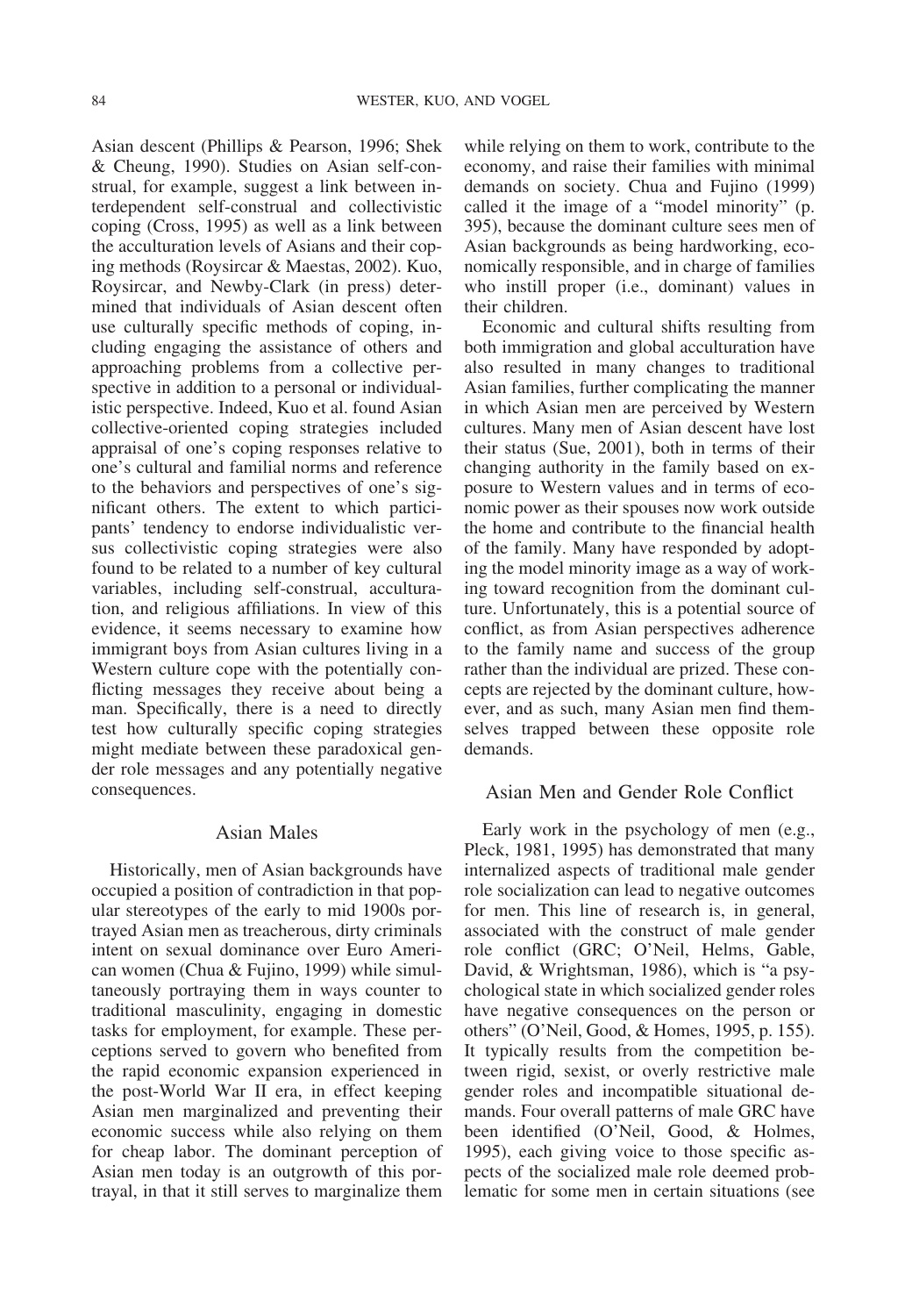Brooks & Good, 2001a, 2001b; O'Neil, Good & Holmes, 1995, for reviews). First, Success, Power, and Competition (SPC) addresses men's focus on personal achievement and individual success. An example of this is the belief in Western culture belief that men should excel competitively as opposed to collaboratively. From this perspective, therefore, individuals who come from a collaborative culture and engage in behaviors consistent with that cultural heritage are potentially seen as failing to live up to the gender role ideal.

The second GRC pattern, Restricted Emotionality (RE), is the degree to which the dominant culture teaches men to be cautious in the overt verbal expression of emotions and feelings. An example of this is the tendency of some men to avoid the public expression of emotion, despite the fact that their emotional experience is just as intense as that of women (e.g., Wester, Vogel, Pressly, & Heesacker, 2002). Men who endorse their culture of origin's preference for reservation or stoicism may experience distress when called upon by the dominant culture to behave differently. Third, Restricted Affectionate Behavior Between Men (RABBM) is how men are socialized to have difficulties expressing their affections for other men. An example of this is the tendency of some men to avoid verbally expressing their friendships for other men. Similar to the public expression of emotion, men who come from a culture that defines relationships between men differently than the dominant culture does, perhaps by endorsing the expression of affection, potentially face consequences for violating the expectations of the dominant culture. Finally, Conflict Between Work and Family Relations (CBWFR) is the degree to which men struggle with balancing work and family relations. Behaviorally, this can be seen in men's tendency to put their career ahead of their family (Heppner & Heppner, 2001).

Since the development of this construct, research conducted on various populations of men has demonstrated that greater levels of RE, RABBM, CBWFR, and SPC are positively correlated with increased (a) depression (Good & Mintz, 1990), (b) anxiety (Sharpe & Heppner, 1991), (c) sexual aggression (Levant & Brooks, 1997), (d) use of maladaptive psychological defenses (Mahalik, Cournoyer, DeFranc, Cherry, & Napolitano, 1998) as well as (d) relationship

difficulties (Fischer & Good, 1995; Mahalik, 1996) and (e) overall physiological distress (Shepard, 1994). Additionally, for some men, GRC correlates with decreased (a) self-esteem (Sharpe & Heppner, 1991), (b) marital satisfaction (Campbell & Snow, 1992), (c) likelihood of seeking psychological help (Good, Dell, & Mintz, 1989; Robertson & Fitzgerald, 1992); and (d) emotional expressiveness (O'Neil et al., 1986; Stillson, O'Neil, & Owen, 1991). Furthermore, empirical research confirming that the construct of GRC generalizes across cultures is now beginning to emerge (Liu, 2002; Simonsen, Blazina, & Watkins, 2000; Wade, 1996; Wester, Vogel, Wei, & McLain, in press).

It is our belief that the construct of GRC is applicable to the experiences of Asian men (e.g., Liu, Hernandez, & Iwamoto, 2005) because they have historically occupied a position of contradiction (e.g., Liu, 2002; Wester, in press). For example, at the same time the dominant culture glorifies male sexuality, and sees sexual conquest as the ultimate male achievement, it also asexualizes Asian men who are seen as weak and feminized because of the degree to which their culture of origin defines masculinity to include a less assertive style and more harmonious interpersonal styles (Kim, Atkinson, & Yang, 1999). Furthermore, although the dominant culture sees one hallmark of masculinity as economic success and achievement, here again Asian men receive a confusing message because individual rather than collective achievement is valued. Therein lies a paradox: If Asian men attempt to focus on one set of gender roles (i.e., Euro American) so as to be seen masculine by one culture, they probably frustrate the other set of gender roles (i.e., Asian) while societal racism hinders their ability to fully meet either set of roles. Hence, Asian men may frequently find themselves in situations in which they must violate one, fail to meet the other because of oppression, and experience subsequent discrepancy between both sets of gender roles as well as their own developing self-concept.

The results of emerging research confirm our contention that GRC may be an appropriate construct with which to understand the gender role experience of Asian men. Kim, O'Neil, and Owen (1996), using samples of Chinese Americans, Japanese Americans, and Korean Americans determined that they did indeed experi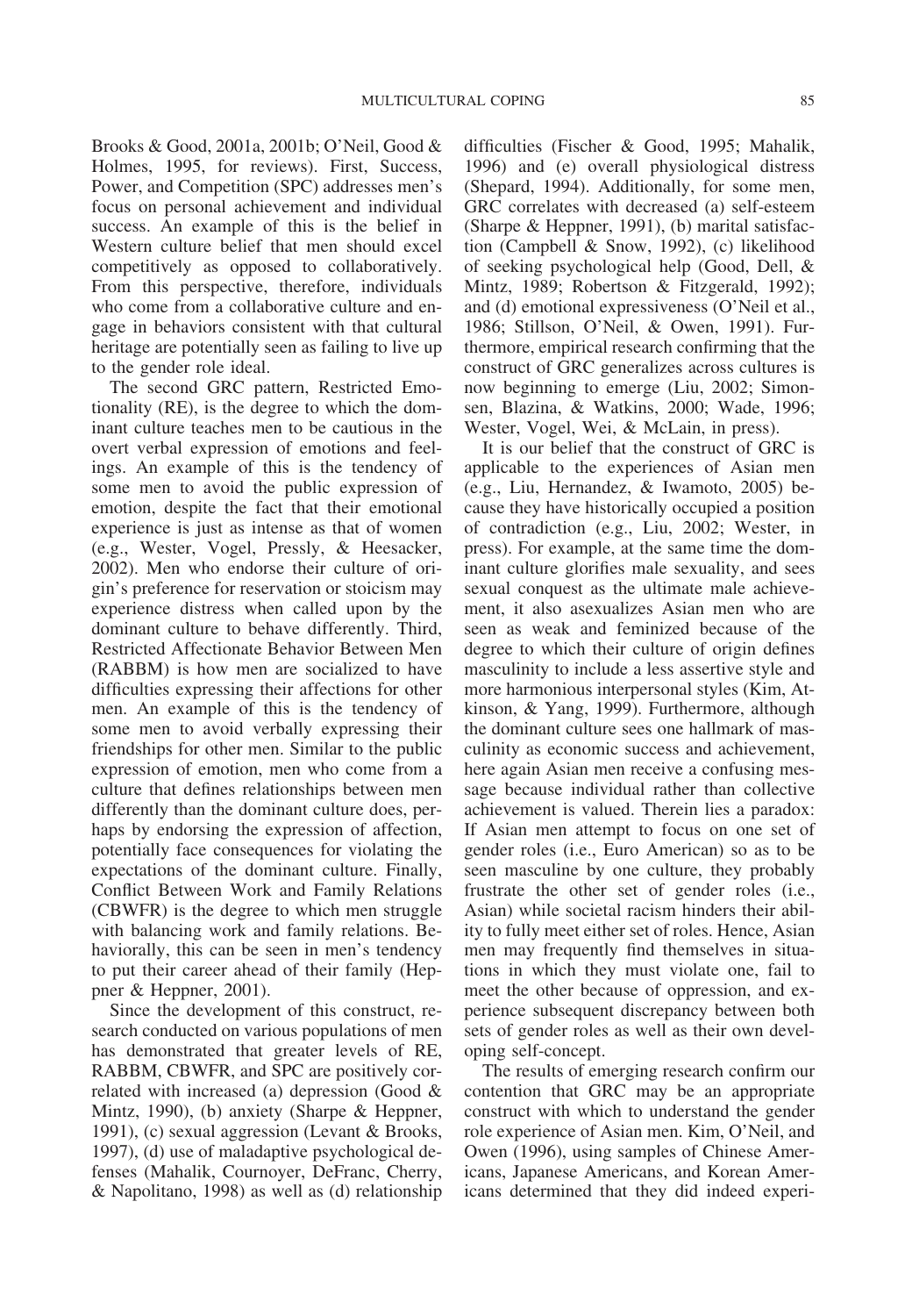ence GRC and that there was a relationship between the GRC patterns of SPC, RE, and these participants' level of acculturation. Of interest, they also demonstrated no differences between the groups (Chinese Americans, Japanese Americans, and Korean Americans) with regard to their experiences of GRC. Liu (2002) used a sample of college-aged men of Asian backgrounds collected from both the East and West coasts of the United States to confirm that (a) GRC was an important variable in the lives of Asian men and (b) there were no differences among different Asian subgroups with regards to their experience of GRC. More recently, Liu, Hernandez, and Iwamoto (2005) demonstrated that for a sample of Asian American collegians, adherence to Asian cultural values predicted the GRC patterns of SPC, RE, and RABBM as well as subsequent psychological distress. What is needed at this point, however, is a more complex exploration of how men of Asian descents might manage their experienced GRC.

# Asian Men and Coping

Coping, as defined by Lazarus and Folkman (1984), represents ". . . constantly changing cognitive and behavioral efforts to manage specific external and/or internal demands that are appraised as taxing or exceeding the resources of the person" (p.141). Since this seminal work, researchers in this area have often categorized coping in terms of problem-focused coping versus emotion-focused coping (Parker & Endler, 1996) with a focus primarily on individual actions, stress appraisals, and emotional responses. In contrast to this approach, which predominantly focuses on individualistic methods of coping, coping studies in which culturally specific techniques were explored have been found to be invaluable in exposing rich patterns. Accordingly, there has been a growing interest in culturally specific methods of coping, of which making coping decisions based on the collective need rather than on the individual perspective is an example, and the benefits from their use. Shek and Cheung (1990) found that "reliance on the self" and "seeking help from others" were two primary coping strategies of Chinese in Hong Kong. Additional work confirms that culturally distinct preferences for person (individualistic)- versus other (collectivistic)-directed coping strategies exist (Tweed,

White, & Lehman, 2004; Yeh, Chang, Arora, Kim, & Xin, 2003), especially among individuals of Asian descent. In effect, individuals from these backgrounds consider potentially stressful events in light of their impact on the collective rather than on the person and develop solutions from the same perspective. Recently, Kuo et al. (in press) studied both person-focused coping items reflective of individualistic coping, as well as other-directed and cultural value-based coping items reflective of collectivistic coping and demonstrated three distinct coping strategies employed by individuals of Chinese descent: Collective Coping, which refers to the consideration of group needs and solutions; Avoidance Coping, which refers to deciding that the best way to handle the situation is to accept it; and Engagement Coping, which refers to involving the larger, community support in addressing the individual.

These strategies are particularly pertinent for defining the stress-coping experiences of immigrants and international students living in Western countries, given the possible conflict between the preferred coping strategies of their culture of origin and those of the dominant culture (e.g., Mercado, 2000). Hodges (2003), for example, compared Asian and Asian American participants and determined that there were indeed differences in the coping strategies used consistent with the Asian and Western cultural values. Further, Hodges noted that the use of culturally specific coping strategies predicted psychological distress and life satisfaction; in effect, the ability to utilize such strategies decreased psychological distress and increased life satisfaction. Hussain and Cochrane (2003) demonstrated a similar pattern: South Asian women living in a Western culture used culturally specific coping strategies and those strategies had positive implications for mental health services. More recently, Sheu and Sedlacek (2004) demonstrated that first-year Asian college students were more likely to use avoidant coping strategies to deal with mental health issues.

#### GRC and Coping

Good, Heppner, DeBord, and Fischer (2004) pointed out that, "to date, the examination of potential third variable explanations for findings that masculine role conflicts are related to psy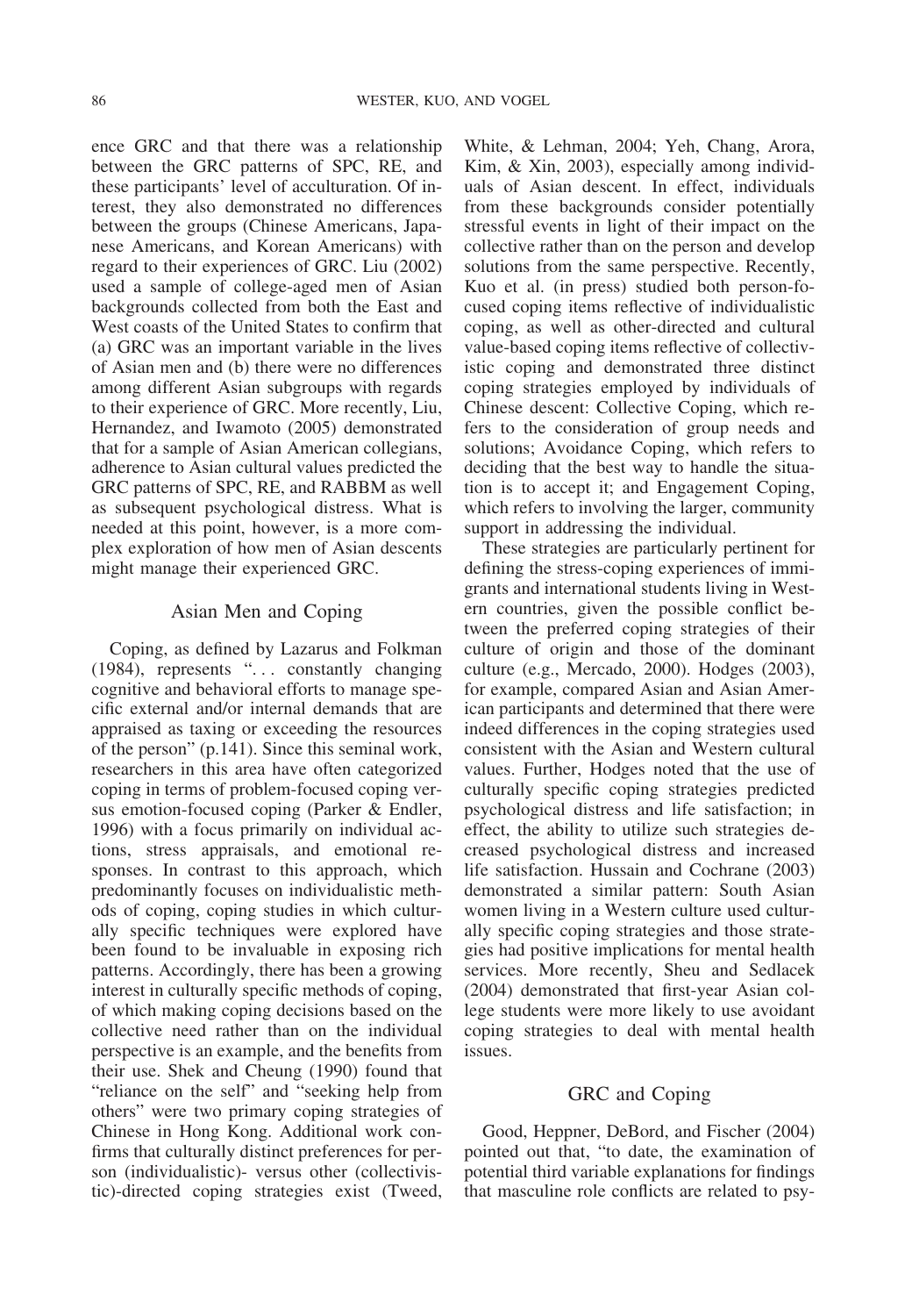chological distress remains in its infancy" (p. 169). In fact, only a few published studies have directly explored the degree to which variables such as coping impact the demonstrated relationship between GRC and psychological distress. A study by McCreary and Sadava (1995), for example, determined that coping by avoidance mediated the relationship between masculine work stress and work satisfaction. In effect, coping by avoiding a problem produced a decrease in the psychological distress experienced by men and a subsequent increase in their work satisfaction, despite the long-term adverse consequences. Bergen (1997) then found that individuals with both high and low GRC scores individuals were likely to use emotion-focused as well as -focused coping strategies, but did not investigate the subsequent impact of that coping on any psychological outcome. Jones (1999), however, determined that emotion-focused coping strategies mediated the relationship between restricted emotionality and psychological distress. The findings of these three studies suggest that the ability to cope via problem solving, a hallmark of the socialized male gender role, might mediate any direct relationship between GRC and psychological distress. Indeed, such mediation seems especially pertinent when studying coping and GRC from a multicultural perspective (Wester et al., in press).

The purpose of this research, therefore, was to directly examine Good et al.'s (2004) suggestion that coping might mediate any direct relationship between GRC and psychological distress for, in this case, a Chinese Canadian adolescent sample. Baron and Kenny (1986) characterize mediation as a case in which a third variable functions as a "generative mechanism through which a focal independent variable [such as GRC] is able to influence the dependent variable of interest [such as psychological distress]" (p. 1173). Coping strategies clearly fit that description, and it is linked to previous research efforts (e.g., Good et al., 2004) by virtue of being a way in which individuals control their responses to situations as well as solve problems. Therefore, culturally specific coping strategies should play a role in the effect of GRC on the experience of psychological distress.

To test this hypothesis we examined a model in which a culturally specific coping strategy (Collective, Engagement, and Avoidance) mediated the relationship between GRC (SPC, RE, RABBM, and CBWFR) and psychological distress for a sample of Chinese Canadian adolescents (see Figure 1). We hypothesized, consistent with previous research, that the four GRC patterns would be positively related to psychological distress. In addition, we hypothesized that coping serves as a vehicle through which these aspects of the socialized male gender role affect psychological distress. Specifically, and consistent with GRC theory, we hypothesized that (a) RE and RABBM would be positively linked to Avoidance Coping and negatively linked to Engagement and Collective Coping; (b) SPC would be positively linked to Engagement Coping and negatively linked to Avoidance Coping and Collective Coping; (c) CBWFR would be positively linked to Collective Coping and negatively linked to Avoidance Coping and Engagement Coping; and (d) Avoidance Coping, in turn, would be positively linked to psychological distress whereas Engagement and Collective Coping would be negatively linked to psychological distress.

#### Method

#### *Participants*

One hundred seventy-nine male adolescents of Chinese descent, between the ages of 13 and 19, from the Greater Toronto area in Ontario, Canada, participated in the current study. Given the unique demographic characteristics of the population in this study, the data collection specifically targeted government-funded Chinese language schools in Toronto in which a high concentration of Chinese youth could be found. B. C. H. Kuo first contacted the schools' directors or principals, explained the objectives of the research, and solicited their participation and assistance for the study. Six Chinese schools agreed to take part in the study.

The mean age of the sample was 16.61  $(SD = 6.43)$ . The sample consisted of mostly foreign-born individuals, with  $78\%$  ( $n = 139$ ) born outside of Canada and  $22\%$  ( $n = 40$ ) born in Canada. Among the foreign-born adolescents, 93% immigrated to Canada at age 16 or younger, with 12.54 years  $(SD = 13.72)$  as the mean age of arrival in Canada. With this subgroup, the average length of stay in Canada was 8 years and 1 month. In terms of family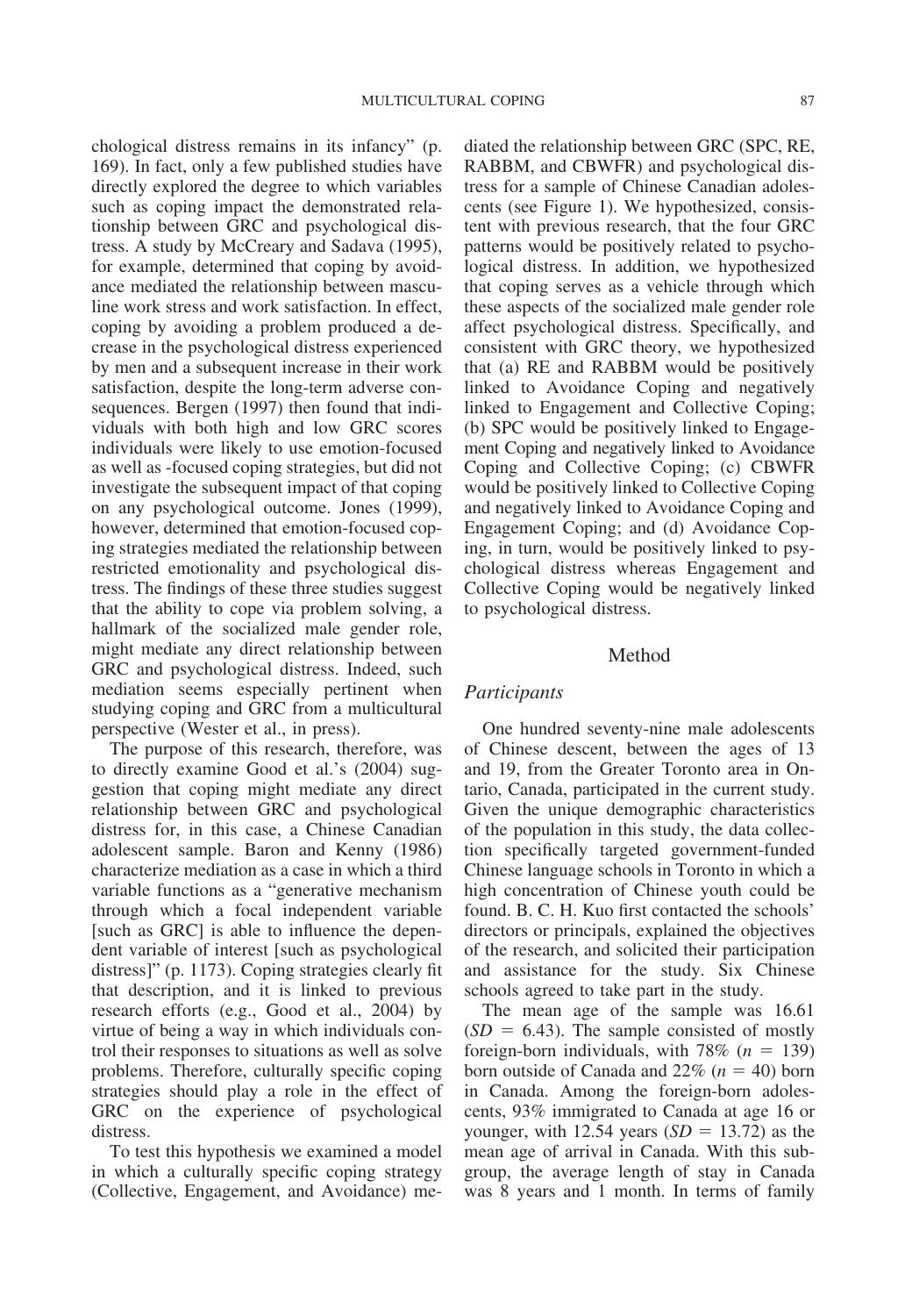

*Figure 1.* The hypothesized model.

socioeconomic status (SES), which was determined by self-report, 90% of the participants described their situation as either middle or higher SES. Sixty-seven percent of the participants' fathers, and 63% of the participants' mothers were reported to have university/college or graduate or professional education.

## *Measures*

*GRC.* We measured GRC using the Gender Role Conflict Scale (GRCS; O'Neil, et al., 1986), which is a measure of men's reactions to the tensions between traditionally socialized male gender roles and situational demands. It consists of 37 items divided into four subscales: SPC (13 items); RE (10 items); RABBM (8 items); and CBWFR (6 items). Sample items include, "Moving up the career ladder is important to me" (SPC), "I have difficulty telling others I care about them" (RE), "Hugging other men is difficult for me" (RABBM), and "My needs to work or study keep me from my family and leisure more than I would like" (CBWFR). Respondents rate their agreement with each item on a 6-point Likert scale ranging from 1 (*strongly agree*) to 6 (*strongly disagree*). The scale is reverse scored, so that higher scores indicate greater degrees of conflict resulting from an overadherence to that specific aspect of the male role.

Principal components factor analysis, conducted during scale development on samples of Euro American men, indicates that the GRCS taps four factors, corresponding to the four subscales, which accounted for a combined 36% of the total variance (O'Neil et al., 1986, 1995). Validity of the GRCS has been established through positive correlations between scores on it and interpersonal rigidity (Mahalik, 1996), depression (Good & Mintz, 1990), and anxiety (Sharpe & Heppner, 1991). For the sample used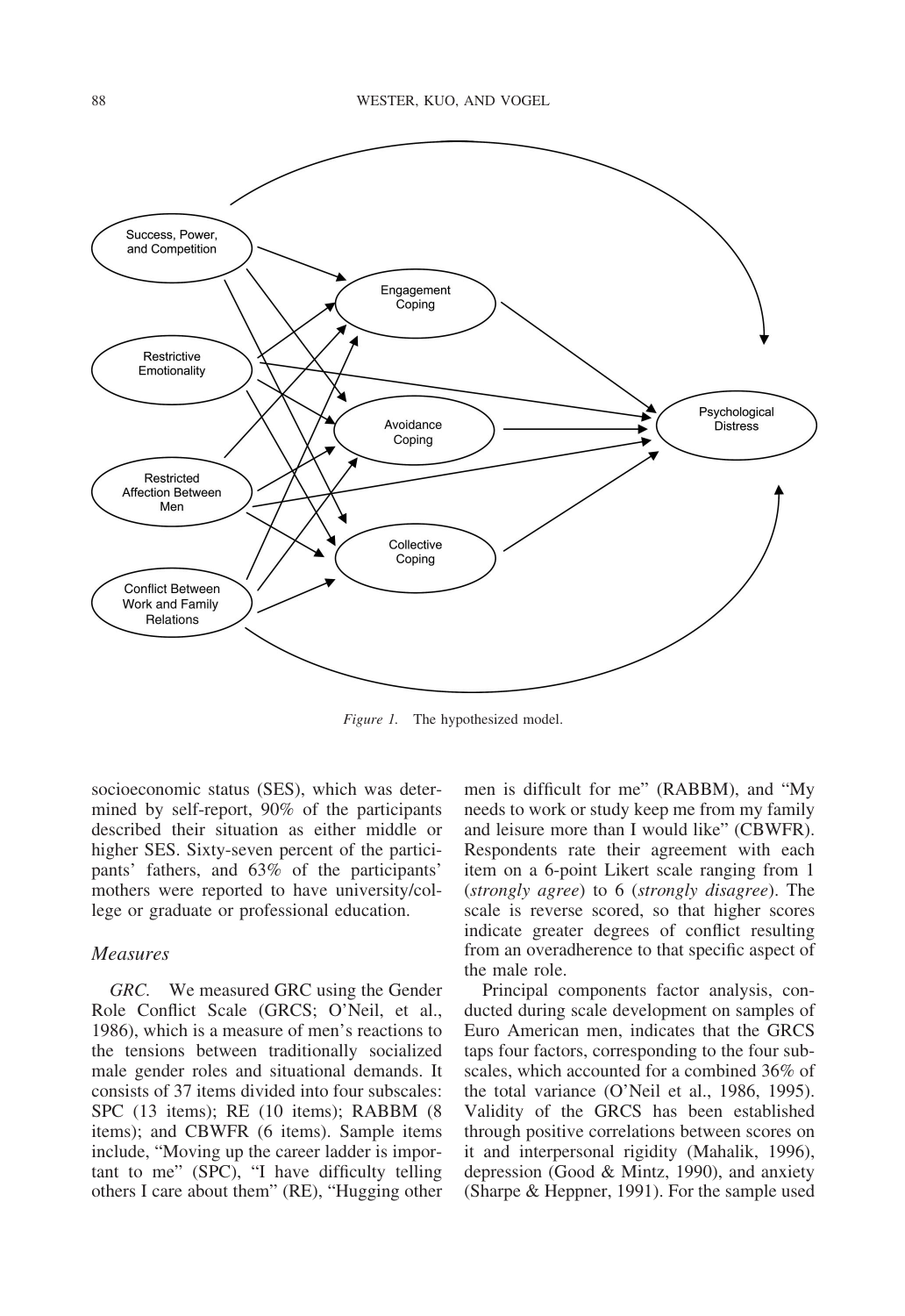in this study, the RE subscale had a Cronbach's alpha of .82, the RABBM had a Cronbach's alpha of .79, the SPC subscale had a Cronbach's alpha of .86, and the CBWFR subscale had a Cronbach's alpha of .68. To create the observed indicators for the four latent variables of the GRC (i.e., RE, RABBM, SPC, and CBWFR), we followed the recommendation of Russell, Kahn, Spoth, and Altmaier (1998) and created three parcels for each of the four GRC subscales. The parcels were created by conducting an exploratory factor analysis using the maximum likelihood method and then successively assigning pairs of the highest and lowest items, based on the magnitude of the factor loadings, to each parcel to equalize the average loadings of each parcel on its respective factor.

*Coping.* We measured the coping strategies used by our participants with the Cross-Cultural Coping Scale (CCCS; Kuo, Roysircar, & Newby-Clark, in press). The CCCS incorporates both items reflective of individualistic coping as well as other-directed and cultural value-based coping items reflective of collectivistic coping. It consists of 20 items that make up three subscales: Collective Coping (CC; 8 items), Avoidance Coping (AC; 7 items), and Engagement Coping (EC; 5 items). Sample items include "I take the course of action that seems most acceptable to my Chinese values" (CC), "I just accept the fact that this happens and tell myself that I can't do much about it" (AC), and "I think about the situation carefully and think of options before I decide what to do" (EC). Respondents are asked to consider "being in a stressful situation" and then rank how accurate the statements are in describing their responses using a 6-point Likert scale ranging from 0 (*very inaccurate*) to 6 (*very accurate*). Responses are summed, so that higher scores represent greater endorsement of said coping strategy.

The CCCS was developed across three separate studies with multicultural samples at various developmental stages, including Chinese Canadian adolescents, Asian Canadian and Caucasian Canadian university students, and culturally diverse international students in the United States. Kuo et al. (in press) reported the results of both exploratory and confirmatory factor analyses demonstrating that the CCCS exhibits three factors corresponding to the three subscales, which account for 43% of the variance. Validity was established (Kuo et al., in press) through correlations between CCCS scores and measures of acculturation, self-construals, and religious affiliations, whereas across two data sets and four stress scenarios each subscale demonstrated adequate reliability as demonstrated by Cronbach's alpha  $(CC =$ .74, .78, .78, and .80;  $AC = .63$ , .74, .68, and .77; and  $EC = .59, 62, .63, and .65$ . For the sample used in this study, the Cronbach's alpha for CC was .73, for AC was .53, and for EC was .76. Furthermore, the test–retest reliability of the CCCS over a 4-week period for the two administrations was .88. To create the observed indicators for these three latent variables of the CCCS (i.e., CC, AC, and EC) we again followed the recommendation of Russell et al. (1998) and created three parcels for each of the CC subscales and two parcels for the EC and AC subscales.

*Psychological Distress.* We measured the psychological distress experienced by our participants using the Brief Symptom Inventory (BSI; Derogatis, 1993), which is "essentially the brief form of the SCL–90 –R [Symptom Checklist–90 –Revised]" (Derogatis, 1993, p. 3) designed to reflect "current, point-in-time, psychological symptom status" (Derogatis, 1993, p.4). It consists of 53 items that make up nine subscales (Somatization, Obsessive–Compulsive Problems, Depression, Anxiety, Interpersonal Sensitivity, Hostility, Phobic Anxiety, Paranoid Ideation, and Psychoticism). The BSI provides respondents with a list of symptoms, such as "difficulty concentrating" and "feeling tense" and asks them to rate how often they have been bothered by those symptoms over the past week. Respondents use a 5-point Likert scale ranging from 0 (*not at all*) to 4 (*extremely*). Subscale-specific item responses are summed, so that higher scores indicate greater levels of psychological distress.

Derogatis (1993, pp. 17–29) summarized the extant literature using the BSI subscales and global indices in multiple settings and with multiple populations, both clinical and nonclinical, and concluded that the BSI exhibited a consistent factor structure, as well as adequate convergent, discriminant, construct, and predictive validity. Further, he reported 2-week test–retest reliability of the GSI to be .90. The nine BSI subscale scores were used as nine observed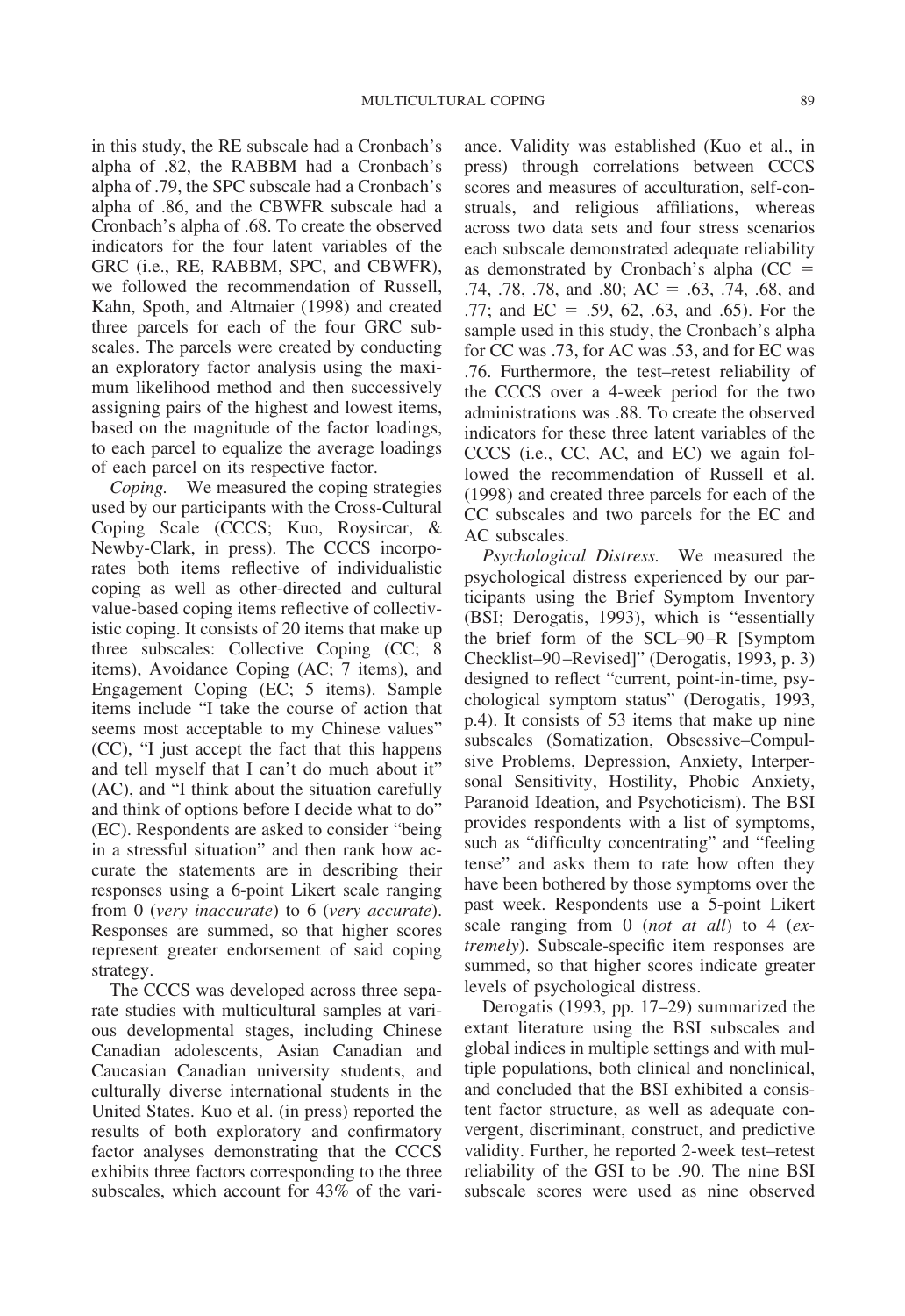Table 1

*M SD* 2 3 4 5 6 7 8 9 10 11 12 13 1. SPC 1 20.61 4.51 .73 .64 .13 .17 .22 .34 .27 .32 .30 .33 .22 .11 2. SPC 2 15.48 3.80 .59 .22 .16 .20 .37 .35 .23 .18 .30 .10 - $-.05$ 3. SPC 3 15.66 3.58 .23 .23 .25 .20 .19 .32 .40 .43 .30 .14 4. RE 1 13.54 3.53 .67 .68 .41 .29 .32 .18 .28 - $-.01$  $-.01$ 5. RE 2 9.67 2.89 .66 .25 .21 .22 .29 .32 - $-.04$  $-.05$ 6. RE 3 10.10 2.79 .42 .29 .35 .28 .30 .05 - $-.04$ 7. RABBM 1 10.99 3.44 .76 .76 .59 .19 .31 .12 - $-.00$ 8. RABBM 2 11.50 3.26 .45 .19 .28 .16 - $-.01$ 9. RABBM 3 7.49 2.37 .26 .24 .10 .05 10. CBWF 1 10.60 2.83 .55 .15 .15 11. CBWF 2 11.21 2.89 .21 .09 12. Engage 1 12.97 3.15 .60 13. Engage 2 8.08 2.02 14. Avoid 1 9.38 2.71 15. Avoid 2 8.82 2.75 16. Collect 1 10.59 2.84 17. Collect 2 11.15 3.03<br>18. Collect 3 6.54 1.96 18. Collect 3 6.54 1.96 19. Somat. 6.29 5.78 20. OCD 9.81 5.02 21. Inter. 5.12 3.89 22. Dep. 7.77 5.71 23. Anxiety 5.96 4.84 24. Host. 6.49 4.55 25. Phobic 4.02 3.89 26. Para. 7.16 4.59 27. Psych. 6.46 4.52

*Means, Standard Deviations, and Correlations Among 27 Observed Variables*

*Note.*  $N = 179$ . SPC 1, 2, 3 = item parcels from the Success, Power, and Control subscale of the Gender Role Conflict Scale; RE 1, 2, 3 = item parcels from the Restrictive Emotionality subscale of the Gender Role Conflict Scale; RABBM 1, 2, 3 = item parcels from the Restrictive Affectionate Behavior Between Men subscale of the Gender Role Conflict Scale; CBWFR  $1, 2$  = item parcels from the Conflict Between Work and Family Relations subscale of the Gender Role Conflict Scale; Engage  $1, 2$  = item parcels from the Engagement Coping subscale of the Cross-Cultural Coping Scale; Avoid  $1, 2$  = item parcels from the Avoidance Coping subscale of the Cross-Cultural Coping Scale; Collect  $1,2,3 =$  item parcels from the Collective Coping subscale of the Cross-Cultural Coping Scale; Somat., OCD, Inter., Dep., Anxiety, Host., Phobic., Para., Psych. = the Somatization, Obsessive-Compulsive Problems, Interpersonal Sensitivity, Depression, Anxiety, Hostility, Phobic Anxiety, Paranoid Ideation, and Psychoticism subscales of the Brief Symptom Inventory. Correlations .15 or greater were significant at  $p < .05$ .

indicators of the psychological distress latent variable.

# *Procedure*

All adolescent participants individually completed an informed consent/assent form. Those who were younger than 18 years of age were asked to have their parents or guardians sign a separate parental or guardian informed consent before the adolescents could take part in the study. The questionnaires were then administered in the classrooms either by the teachers or by the B. C. H. Kuo. Alternatively, participants could complete the questionnaires at home and

then return them by mail. Across all measures, no statistical differences were demonstrated between those questionnaires returned by mail and those completed in classrooms. Three hundred fifty-three questionnaires were given out, and 203 of them were completed, constituting a 58% return rate. Of these 203, 24 questionnaires had missing data. Before those respondents were deleted, they were compared with the remainder of the sample on our demographic variable to determine whether there was an explanation for the missing data. No statistical differences were demonstrated, and therefore the 24 questionnaires were deleted, leaving 179 questionnaires for data analyses.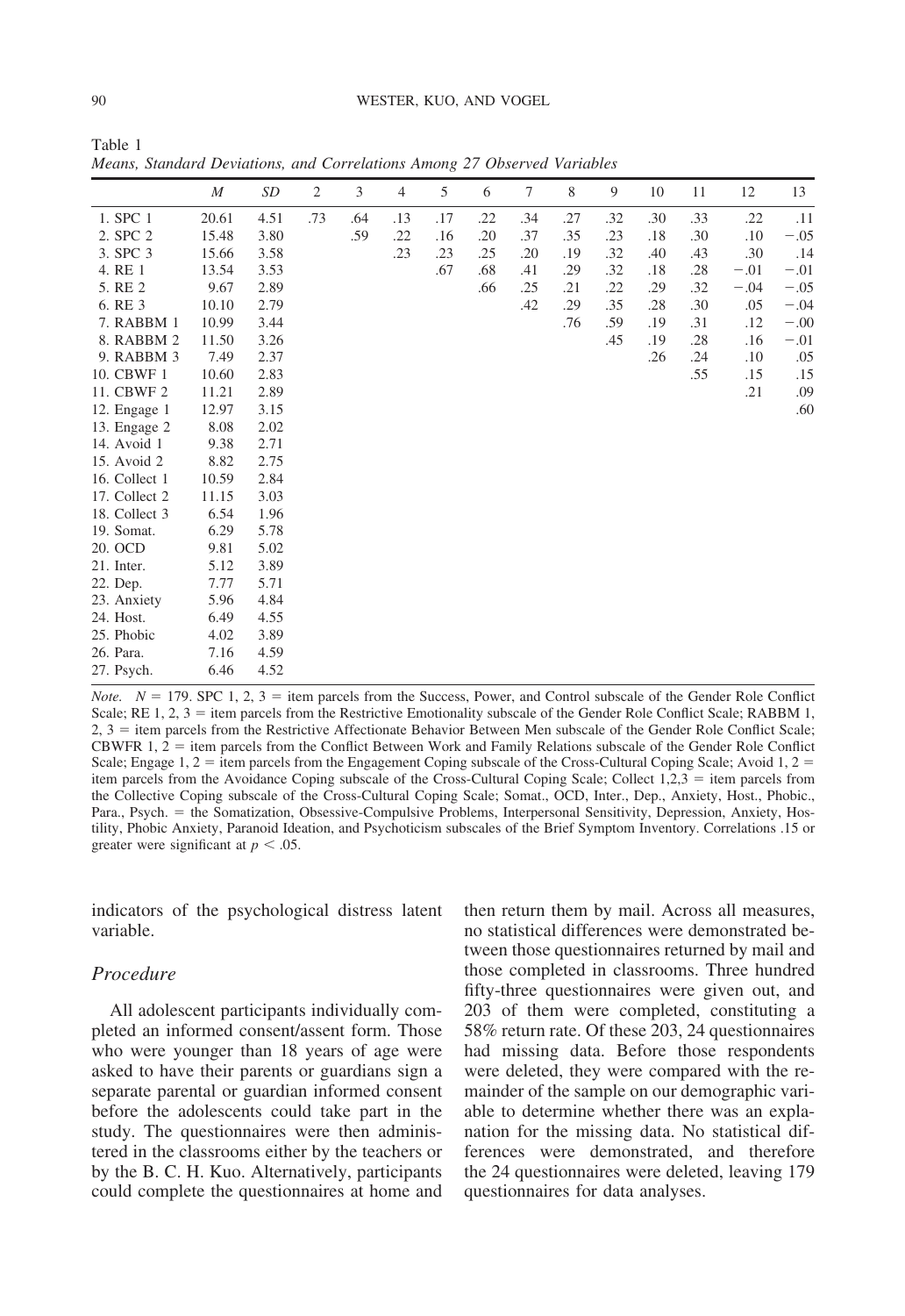| 15     | 16     | 17     | 18  | 19     | 20     | 21     | 22     | 23     | 24     | 25     | 26     | 27     |
|--------|--------|--------|-----|--------|--------|--------|--------|--------|--------|--------|--------|--------|
| $-.11$ | .21    | .26    | .25 | $-.15$ | .12    | .01    | .02    | $-.06$ | .08    | $-.17$ | .08    | .00    |
| $-.08$ | .23    | .21    | .16 | $-.12$ | .08    | .02    | .01    | $-.03$ | .14    | $-.13$ | .17    | $-.04$ |
| $-.09$ | .26    | .27    | .22 | $-.14$ | .16    | .06    | .08    | $-.04$ | .06    | $-.17$ | .13    | .04    |
| .14    | $-.02$ | $-.09$ | .06 | .23    | .39    | .30    | .31    | .24    | .28    | .26    | .39    | .30    |
| .14    | $-.02$ | $-.08$ | .01 | .18    | .40    | .34    | .33    | .23    | .27    | .26    | .28    | .30    |
| .14    | .05    | $-.08$ | .17 | .22    | .39    | .32    | .30    | .23    | .27    | .19    | .33    | .29    |
| .02    | .03    | .10    | .25 | $-.13$ | .00    | .03    | .07    | $-.02$ | .13    | $-.07$ | .12    | $-.02$ |
| $-.03$ | .03    | .14    | .20 | $-.16$ | $-.07$ | $-.05$ | $-.04$ | $-.08$ | .06    | $-.15$ | .05    | $-.12$ |
| .06    | .11    | .06    | .24 | $-.08$ | .05    | .10    | .09    | $-.06$ | .17    | $-.12$ | .11    | .02    |
| .05    | .17    | .19    | .16 | .08    | .31    | .18    | .20    | .13    | .18    | $-.01$ | .13    | .10    |
| $-.06$ | .05    | .12    | .14 | .02    | .24    | .12    | .17    | .01    | .09    | $-.02$ | .11    | .06    |
| $-.18$ | .18    | .32    | .20 | $-.51$ | $-.26$ | $-.34$ | $-.33$ | $-.50$ | $-.41$ | $-.50$ | $-.35$ | $-.37$ |
| $-.13$ | .24    | .33    | .20 | $-.33$ | $-.22$ | $-.28$ | $-.30$ | $-.35$ | $-.38$ | $-.34$ | $-.37$ | $-.28$ |
| .38    | $-.01$ | $-.04$ | .09 | .10    | .20    | .19    | .21    | .13    | .09    | .18    | .22    | .26    |
|        | .09    | $-.00$ | .17 | .22    | .20    | .20    | .24    |        | .21    | .40    |        | .28    |
|        |        | .60    | .49 | $-.07$ | $-.01$ | $-.10$ | $-.06$ | $-.02$ | $-.08$ | $-.05$ | $-.02$ | $-.07$ |
|        |        |        | .38 | $-.28$ | $-.13$ | $-.32$ | $-.25$ | $-.24$ | $-.23$ | $-.28$ | $-.19$ | $-.23$ |
|        |        |        |     | $-.13$ | $-.01$ | $-.15$ | $-.09$ | $-.10$ | $-.09$ | $-.16$ | $-.10$ | $-.07$ |
|        |        |        |     |        | .57    | .62    | .63    | .77    | .63    | .73    | .57    | .61    |
|        |        |        |     |        |        | .64    | .67    | .60    | .62    | .46    | .57    | .66    |
|        |        |        |     |        |        |        | .78    | .73    | .78    | .61    | .71    | .75    |
|        |        |        |     |        |        |        |        | .77    | .78    | .64    | .70    | .83    |
|        |        |        |     |        |        |        |        |        | .74    | .71    | .66    | .73    |
|        |        |        |     |        |        |        |        |        |        | .54    | .68    | .71    |
|        |        |        |     |        |        |        |        |        |        |        | .62    | .62    |
|        |        |        |     |        |        |        |        |        |        |        |        | .66    |
|        |        |        |     |        |        |        |        |        |        |        |        |        |
|        |        |        |     |        |        |        |        |        | .22    |        |        | .21    |

#### Results

# *Descriptive Statistics*

Means, standard deviations, and zero-order correlations for the 27 observed variables are shown in Table 1. To examine whether the data met the normality assumptions underlying the maximum likelihood procedure we planned to use to test our hypothesized model, we conducted a multivariate normality test on the data. The result of the multivariate normality test indicated that the data were not normal,  $\chi^2(2, N =$  $179$ ) = 353.25,  $p < .001$ . Therefore, we used scaled chi-square statistics, developed by Satorra and Bentler (1988), to adjust for the impact of non-normality in subsequent analyses.

# *Measurement Model for Testing Mediated Effects*

First, as suggested by Anderson and Gerbing (1988), we conducted a confirmatory factor analysis (CFA) to develop a measurement model, which provided an acceptable fit to the data. In effect, we used CFA to generate an adequate model using the indices we specified. Then we estimated the structural models (i.e., our hypothesized relationships among variables). The mea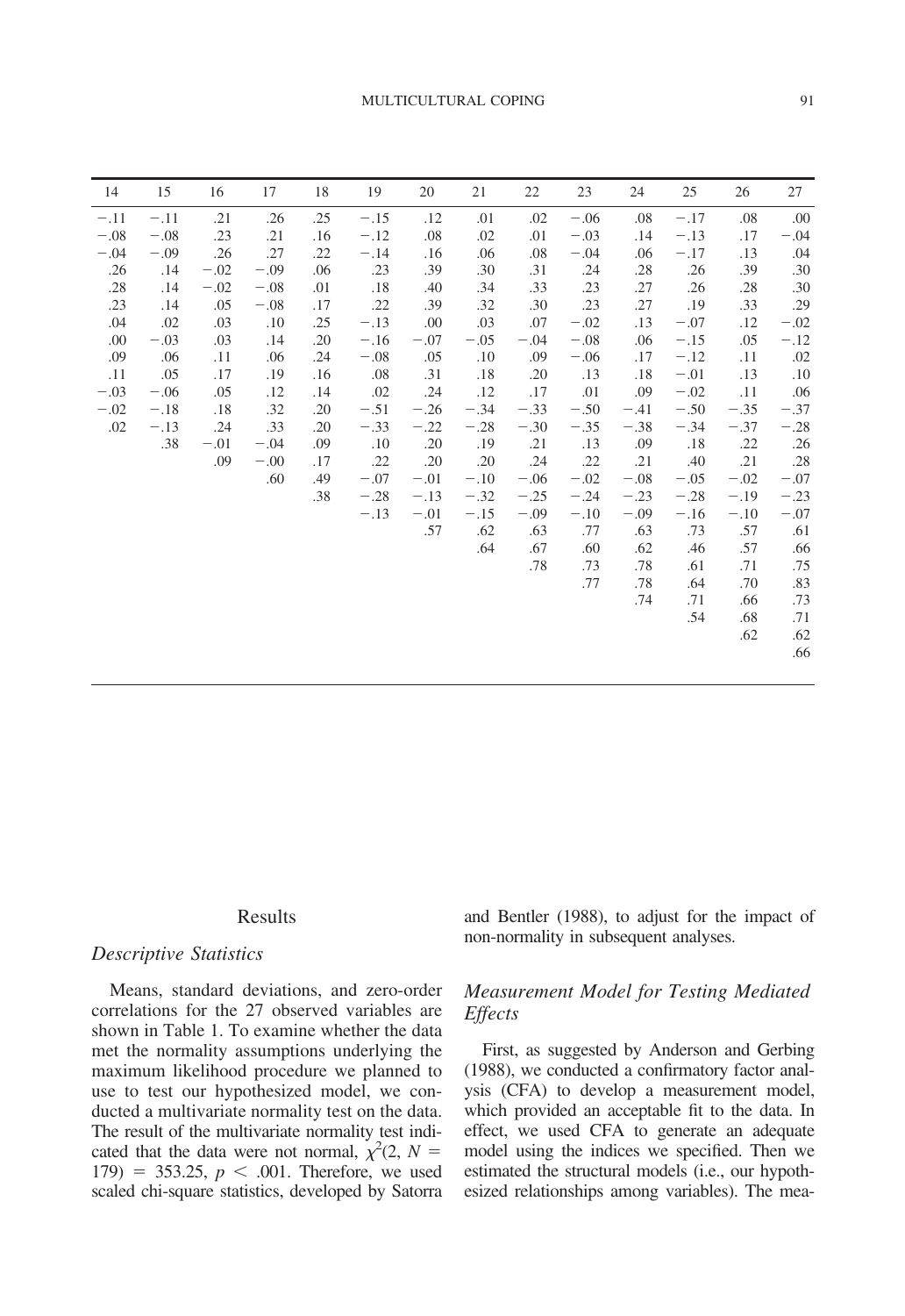surement and structural models were estimated using the maximum likelihood method in LISREL (Version 8.54). Following Hu and Bentler's (1999) and Quintana and Maxwell's (1999) recommendations, we used three indices to assess the goodness of fit of the models: the comparative fit index (CFI; values of .95 or greater indicate that model adequately fits the data), the root-meansquare error approximation (RMSEA; values of  $\leq$ .06 indicate that the model adequately fits the data), and the standardized root-mean-square residual (SRMR; values of .08 or less indicate that the model adequately fits the data).

An initial test of the measurement model resulted in a good fit to the data,  $\chi^2$ (296, *N* =  $179$ ) = 587.86, *p* < .001, scaled  $\chi^2$ (296, *N* =  $179$ ) = 518.10,  $p < .001$ , CFI = .95, RM- $SEA = .06 (90\% confidence interval [CI]: .056,$ .074), SRMR = .07. All of the loadings of the 27 measured variables on the latent variables were statistically significant ( $p < .01$ ; see Table 2). Therefore, all of the latent variables appear to have been adequately measured by their respective indicators. Moreover, in Table 3, two of GRC latent variables (i.e., Restrictive Emotionality and Conflict Between Work and

Table 2 *Factor Loadings for the Measurement Model*

|                       | Unstandardized |           |       | Standardized   |
|-----------------------|----------------|-----------|-------|----------------|
| Measure and variable  | factor loading | <b>SE</b> | Ζ     | factor loading |
| Gender role conflict  |                |           |       |                |
| SPC Parcel 1          | 3.96           | .25       | 15.98 | .88***         |
| SPC Parcel 2          | 3.08           | .25       | 12.27 | $.81***$       |
| SPC Parcel 3          | 2.65           | .22       | 12.24 | $.74***$       |
| Gender role conflict  |                |           |       |                |
| RE Parcel 1           | 2.94           | .23       | 12.51 | .83***         |
| RE Parcel 2           | 2.29           | .22       | 10.53 | .79***         |
| RE Parcel 3           | 2.33           | .21       | 11.25 | $.83***$       |
| Gender Role Conflict  |                |           |       |                |
| <b>RABBM</b> Parcel 1 | 3.29           | .19       | 17.51 | $.96***$       |
| <b>RABBM</b> Parcel 2 | 2.58           | .20       | 12.71 | .79***         |
| <b>RABBM</b> Parcel 3 | 1.45           | .17       | 8.63  | $.61***$       |
| Gender Role Conflict  |                |           |       |                |
| <b>CBWFR</b> Parcel 1 | 1.96           | .24       | 8.02  | $.69***$       |
| <b>CBWFR</b> Parcel 2 | 2.30           | .23       | 10.11 | $.80***$       |
| Cross-Cultural Coping |                |           |       |                |
| Engagement Parcel 1   | 2.71           | .25       | 11.05 | $.86***$       |
| Engagement Parcel 2   | 1.39           | .19       | 7.18  | $.69***$       |
| Cross-Cultural Coping |                |           |       |                |
| Avoidance Parcel 1    | 1.64           | .29       | 5.66  | $.60***$       |
| Avoidance Parcel 2    | 1.71           | .30       | 5.74  | $.62***$       |
| Cross-Cultural Coping |                |           |       |                |
| Collective Parcel 1   | 2.15           | .25       | 8.73  | .76***         |
| Collective Parcel 2   | 2.35           | .23       | 10.38 | .78***         |
| Collective Parcel 3   | 1.12           | .15       | 7.28  | $.57***$       |
| Symptom Inventory     |                |           |       |                |
| Somatization          | 4.42           | .39       | 11.34 | .77***         |
| Obsessive-compulsive  | 3.68           | .31       | 12.08 | .73***         |
| Interpersonal         | 3.36           | .20       | 16.41 | $.86***$       |
| Depression            | 5.14           | .29       | 17.98 | .90***         |
| Anxiety               | 4.21           | .27       | 15.48 | $.87***$       |
| Hostility             | 3.84           | .26       | 14.98 | $.84***$       |
| Phobic anxiety        | 2.88           | .24       | 12.03 | $.74***$       |
| Paranoia              | 3.60           | .24       | 14.75 | .78***         |
| Psychoticism          | 3.90           | .23       | 16.86 | $.86***$       |

*Note.*  $N = 179$ . SPC = Success, Power, and Conflict; RE = Restricted Emotionality;  $RABBM =$  Restrictive Affectionate Behavior Between Men; CBWFR = Conflict Between Work and Family Relations.

\*\*\*  $p < .001$ .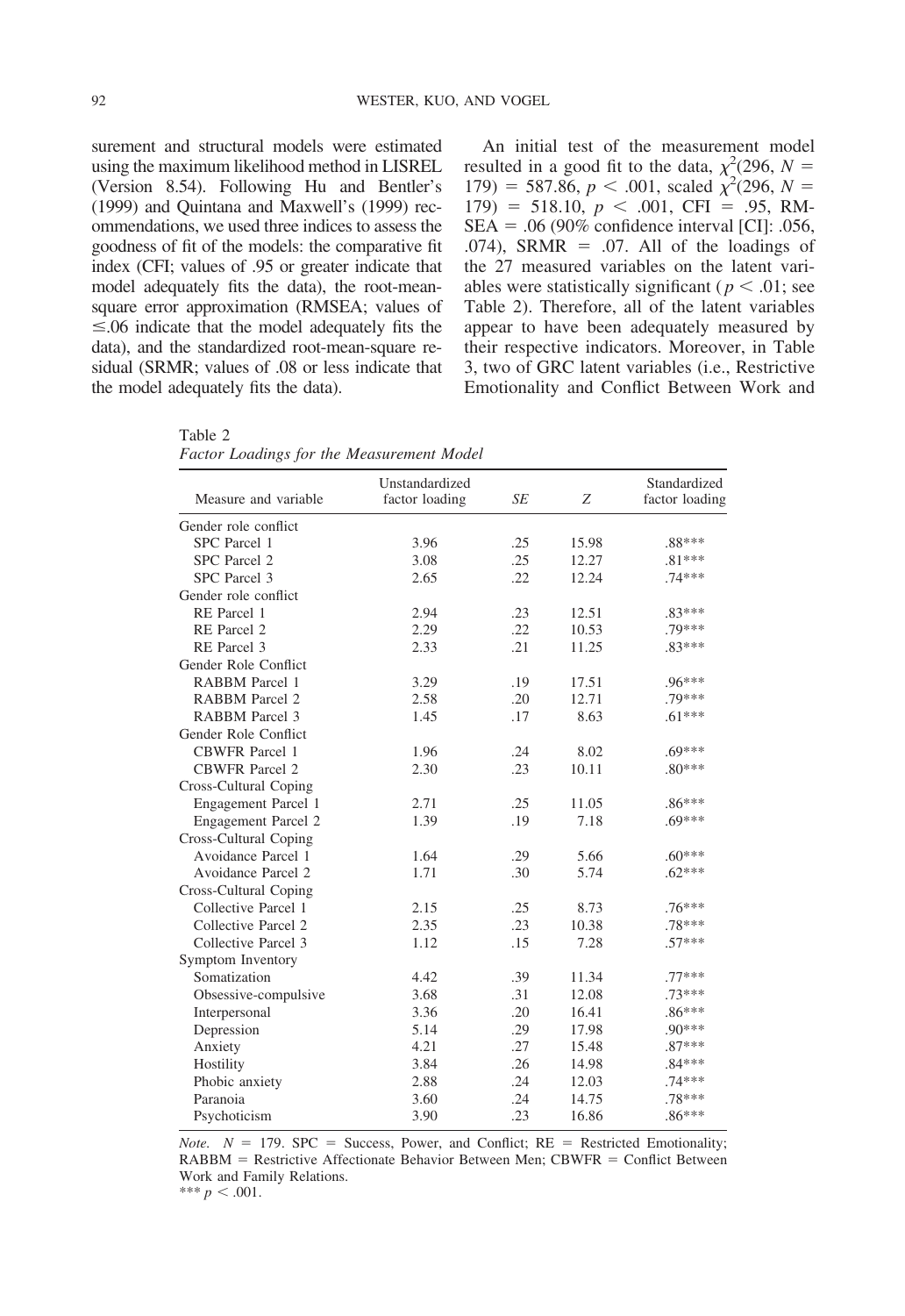| Latent variable                                                              | 1 2 | $\overline{\phantom{a}}$ | $\overline{4}$ | $\overline{5}$                     | 6      | $\tau$   | 8                   |
|------------------------------------------------------------------------------|-----|--------------------------|----------------|------------------------------------|--------|----------|---------------------|
| 1. Success, power, and $-$ .29** .41*** .51*** .24** -.18 .39***<br>conflict |     |                          |                |                                    |        |          | .01                 |
| 2. Restrictive<br>emotionality                                               |     |                          |                | $-$ 47*** 45*** $-$ 02 39** $-$ 03 |        |          | $.42***$            |
| 3. Restricted affect<br>between men                                          |     |                          | $-38***$ 12    |                                    | .05    | .16      | .02                 |
| 4. Conflict—work and<br>family                                               |     |                          |                | $27**$                             | .01    | $.23*$   | $.18*$              |
| 5. Engagement coping                                                         |     |                          |                |                                    | $-.18$ | $.42***$ | $-.54***$           |
| 6. Avoidance coping                                                          |     |                          |                |                                    |        |          | $.07 \qquad .40***$ |
| 7. Collective coping                                                         |     |                          |                |                                    |        |          | $-24**$             |
| 8. Psychological distress                                                    |     |                          |                |                                    |        |          |                     |
| $Note \quad N = 179$                                                         |     |                          |                |                                    |        |          |                     |

Table 3 *Correlations Among Latent Variables for the Measurement Model*

*Note.*  $N = 179$ .  $* p < .05.$  \*\*  $p < .01.$  \*\*\*  $p < .001.$ 

Family Relations) and all three mediator latent variables (i.e., Engagement Coping, Avoidance Coping, and Collective Coping) were significantly associated with the dependent latent variable (i.e., psychological distress). Furthermore, several of the GRC subscales were related to the different coping styles (i.e., SPC was related to Engagement and Collective Coping, RE was related to Avoidance Coping, and CBWFR was related to Engagement and Collective Coping).

# *Structural Model for Testing Mediated Effects*

Next, we empirically examined the hypothesized model depicted in Figure 1. The results of our hypothesized model showed a relatively good fit, scaled  $\chi^2(296, N = 179) = 518.10$ ,  $p < .001$ , CFI = .95, RMSEA = .065 (90% CI: .056, .074), SRMR = .070. All significant paths were in the predicted directions (see Figure 2). To examine whether the GRC aspects (SPC, RE, RABBM, and CBWFR) contributed to psychological distress only indirectly through coping strategy (Engagement, Avoidance, or Collective) we compared our hypothesized partially mediated model with a fully mediated model in which the direct paths from the four GRC styles to psychological distress constrained to zero. Said another way, we explored whether the relationship between GRC and psychological distress dropped to zero (i.e., fully mediated) or remained statistically significant (i.e., partially mediated) once the effect of coping styles was included in the equation. The corrected scaled chi-square difference test (Satorra & Bentler, 2001) was used to compare these two nested models. The result of the fully mediated model indicated a reasonably good fit to the data, scaled  $\chi^2(300, N =$  $179$ ) = 546.59,  $p < .001$ , CFI = .95, RM- $SEA = .068 (90\% CI: .059, .077)$ , SRMR = .079. However, examination of the corrected scaled chi-square difference between the two models,  $\Delta \chi^2(4, N = 179) = 29.70, p < .001,$ indicated that the direct paths from RE and CBWFR (although not from SPC or RABBM) to psychological distress made a significant contribution to the model. As a result, our original model was selected as the best fit to the data (see Figure 2).

# *Testing the Significant Levels of Indirect Effects*

Recently, MacKinnon, Lockwood, Hoffman, West, & Sheets (2002) indicated that the method used by LISREL to calculate the standard error of the indirect effect tends to yield incorrect estimates. As a result, Shrout and Bolger (2002) suggested a bootstrap procedure. The bootstrap procedure offers an empirical method of determining statistical estimates, as standard error is the expected variability of an estimate if the estimation were repeated a large number of times (Efron & Tibshirani, 1993). Said another way, we need to determine whether our results were due to chance or due to the actual mediation effect of coping styles. Therefore, before we concluded for certain that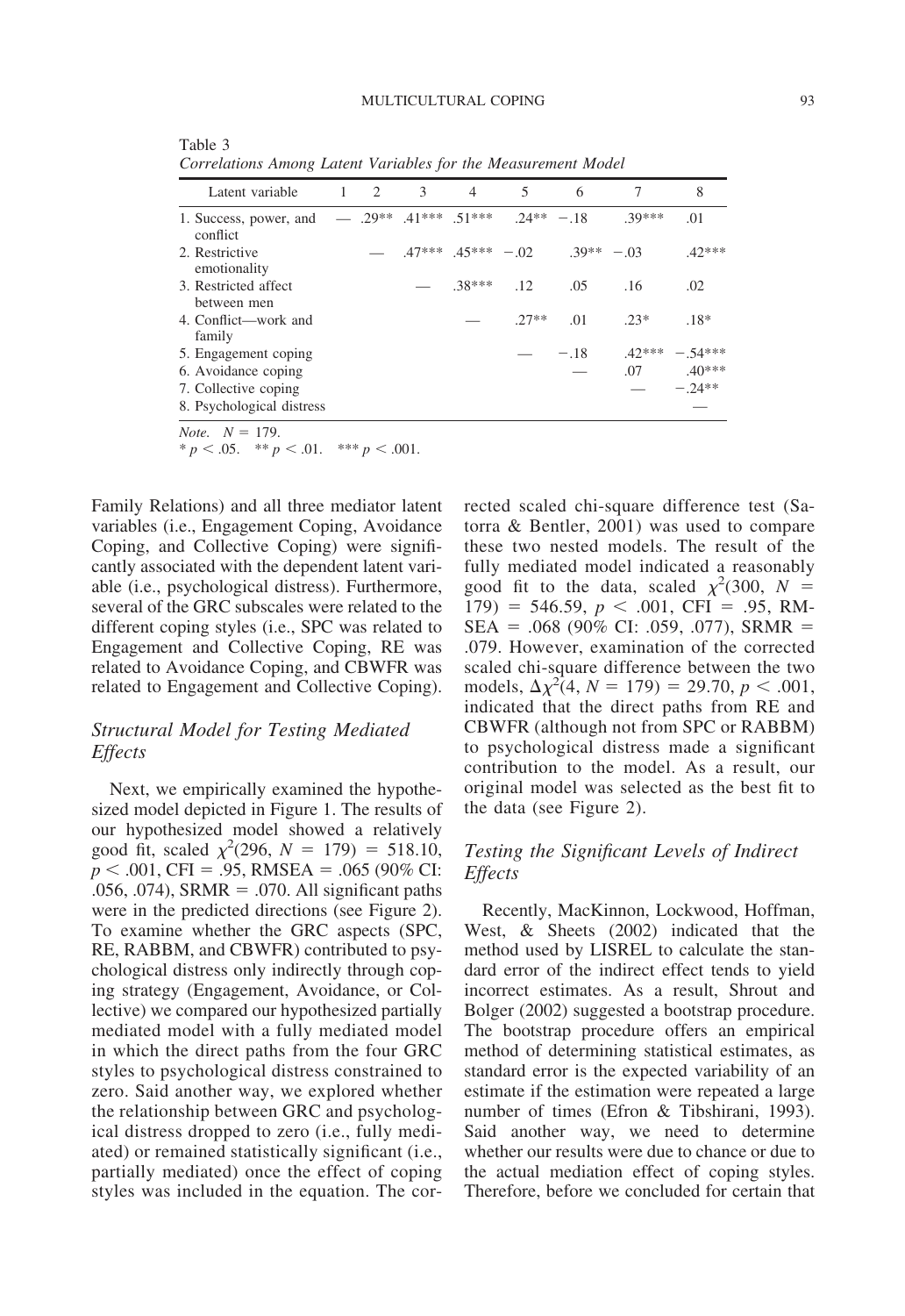

*Figure 2.* The mediation model. *Note.*  $N = 179$ .  ${}^{*}p < .05$ ;  ${}^{*}p < .01$ ;  ${}^{*}{}^{*}p < .001$ .

the indirect effects found in the previous analyses were correct we decided to empirically test the significant levels of indirect effects in a bootstrap procedure. Specifically, we first created 1,000 bootstrap samples from the original data set  $(N = 179)$  by random sampling with replacement. Then, our best-fit model was run 1,000 times with these bootstrap samples in the LISREL program to yield 1,000 estimations of each path coefficient. Finally, LISREL's saved output of the 1,000 estimations of each path coefficient was used to calculate the estimations of two indirect effects for RE by multiplying 1,000 pairs of path coefficients from RE to Engagement and Avoidance Coping and from Engagement and Avoidance Coping to psychological distress. Similarly, the indirect effect for SPC on psychological distress was calculated by multiplying 1,000 pairings of path coefficients from SPC to Avoidance Coping and from Avoidance Coping to psychological distress. Finally, the indirect effect for CBWFR on psychological distress was calculated by multiplying 1,000 pairings of path coefficients from CBWFR to Engagement Coping and from Engagement Coping to psychological distress. If the 95% CI for the estimate of indirect effect does not include zero, it can be concluded that the indirect effect was statistically significant (see Shrout & Bolger, 2002).

All of the tested indirect effects were significant (i.e., the 95% CI values did not include zero). Specifically, the results from 1,000 bootstrap samples indicated that the mean indirect effects from RE through Engagement Coping  $(B = .185$  [CI: .112, .164],  $\beta = .21 \times -0.36 =$ .076,  $p < .001$ ) and Avoidance Coping ( $B =$ .151 [CI: .046, .085],  $\beta = .73 \times .55 = .402$ ,  $p < .001$ ) to psychological distress were significant. In addition, the mean indirect effect from SPC through Avoidance Coping to psychological distress ( $B = .059$  [CI:  $-.001, -.039$ ],  $\beta =$  $-.17 \times .55 = -.094, p < .001$ ) was significant. Furthermore, the mean indirect effect from CBWFR through Engagement Coping to psychological distress  $(B = -.341$  [CI:  $-.467$ ,  $-.412$ ],  $\beta = .23 \times -.36 = -.090, p < .001$ was statistically significant. Said another way, the results in the present study suggest that RE and CBWFR both partially contributed to psy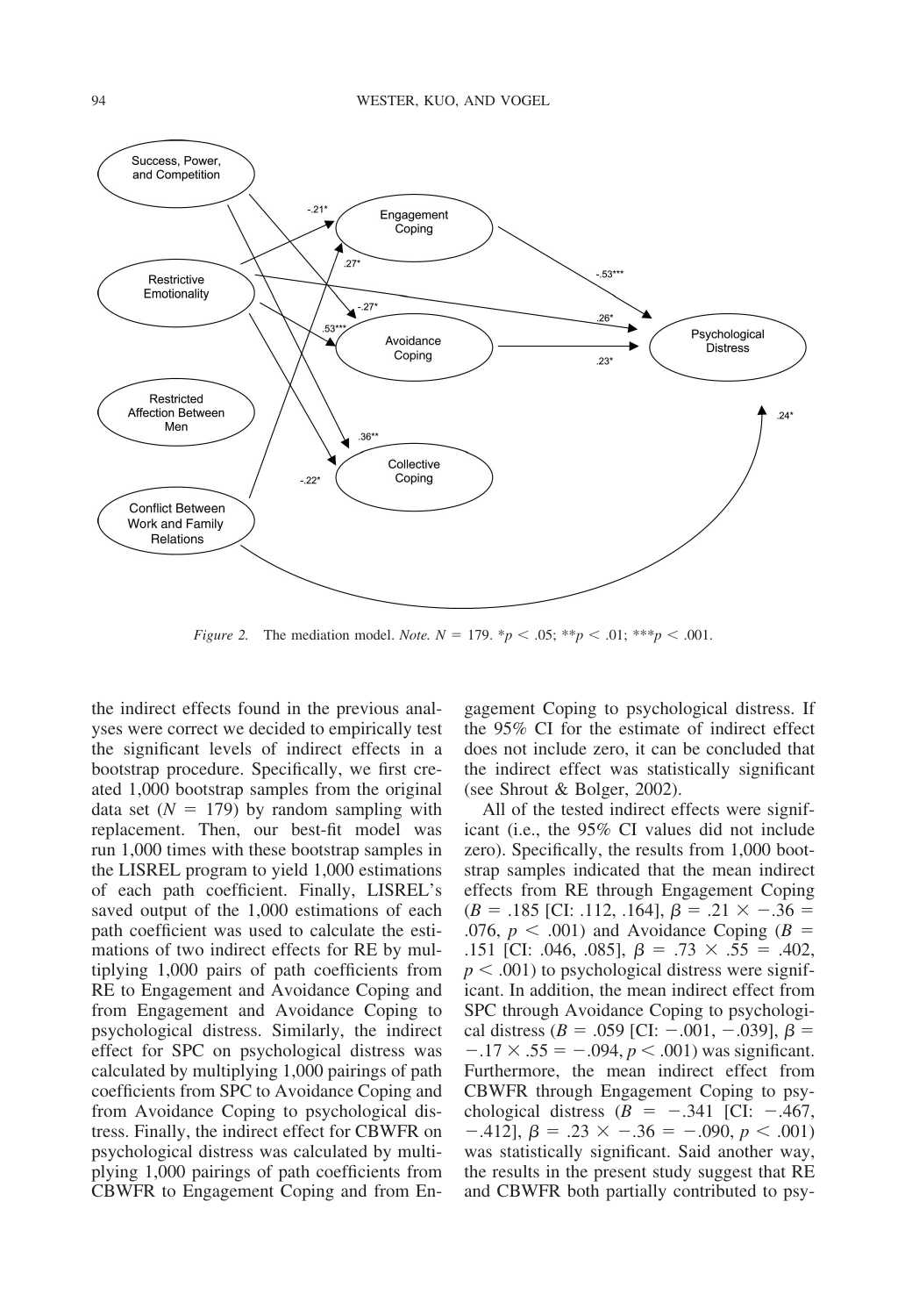chological distress through Engagement Coping. In turn, RE also partially contributed to psychological distress through Avoidance Coping, whereas SPC contributed to psychological distress fully through Avoidance Coping. It is also important to note that 55% of the variance in psychological distress was explained by these factors.

#### Discussion

The results of this study largely supported our hypothesis that the four GRC aspects would contribute to psychological distress indirectly through different coping strategies. Engagement Coping, for example, helped Chinese Canadian male adolescents to reduce their overall psychological distress related to GRC. In effect, the more participants relied on Engagement Coping the less they experience psychological distress associated with GRC. This observation substantiates the adaptive nature of coping that involves confronting stressors head-on (Cross, 1995; Lazarus & Folkman, 1984) through direct action, planning, positive thinking, and relaxation. Similar coping strategies have been found to reduce the perceived stress of East Asian international students in their adjustment to life in the United States (Cross, 1995) and buffering against depression in Chinese adolescents in Hong Kong (Chan, 1995). The result also concurred with the findings of Good et al. (2004), who demonstrated the mediating effect of problem-solving strategies (direct coping) in minimizing the adverse psychological consequences of GRC.

A closer look at the paths among RE, Engagement Coping, and psychological distress in the model revealed critical relationships among these variables. First, Chinese Canadian adolescent boys who were constricted in their expression and experience of emotions were more likely to experience higher levels of psychological distress. However, although increased use of Engagement Coping was associated with decreased psychological distress associated with RE, the opposite was true when participants used Avoidance Coping; disengaging and diverting oneself from dealing with the stressor may be linked with the negative consequences generally associated with GRC. It seems that for these individuals, limited capacity in the experiencing and expressing of emotions has a collateral effect on restricting their repertoire of alternative, adaptive coping options. In this regard, GRC has far-reaching implications for male adolescents' psychosocial adjustment; not only does it affect the individual interpersonally, but it is also related to their broader adaptive skills and stress responses in the face of problems.

In terms of SPC, consistent with our predictions, it related negatively to Avoidance Coping and positively to Collective Coping. Chinese Canadian male adolescents who placed great value in goal-orientation and achievement were less likely to resort to avoidant responses in dealing with stress. However, the relationship between SPC as well as Collective Coping is intriguing because of the divergent underlying qualities of the two constructs. Specifically, SPC as a predominantly individualistic tendency being positively related to Collective Coping suggested that SPC might have differential meaning in a Chinese context. There are two possible explanations for this finding. First, distinct from the Western position, the Chinese construal of personal success and achievement is established in a more relational and contextual basis. In fact, Kim, Atkinson, and Yang (1999) found family recognition through achievement to be a one of the six critical value domains for Asian Americans. As follows, for our participants, achieving work or educational successes ultimately might have the goal of bringing honor and pride to one's parents, family, and in-group members. Second, empirical data also support the concomitant (nonorthogonal) nature of independent and interdependent tendencies (Singelis, 1994), particular among bicultural individuals (Kuo & Gingrich, 2004; Yeh & Hwang, 2000). In this sense, our participants, who were bicultural (e.g., Asian Canadian) might have sought a balance between pursuing individual success (independence) as promoted by the dominant culture and appealing to the wisdom, resources, and assistance of important others (interdependence) as maintained by Asian values. Future researchers should consider exploring these possibilities.

It is also important to note that RABBM did not predict either coping strategies or psychological distress. This was surprising, given the centrality of RABBM in the extant GRC literature, as well as the degree to which, from an Chinese perspective, the overt expression of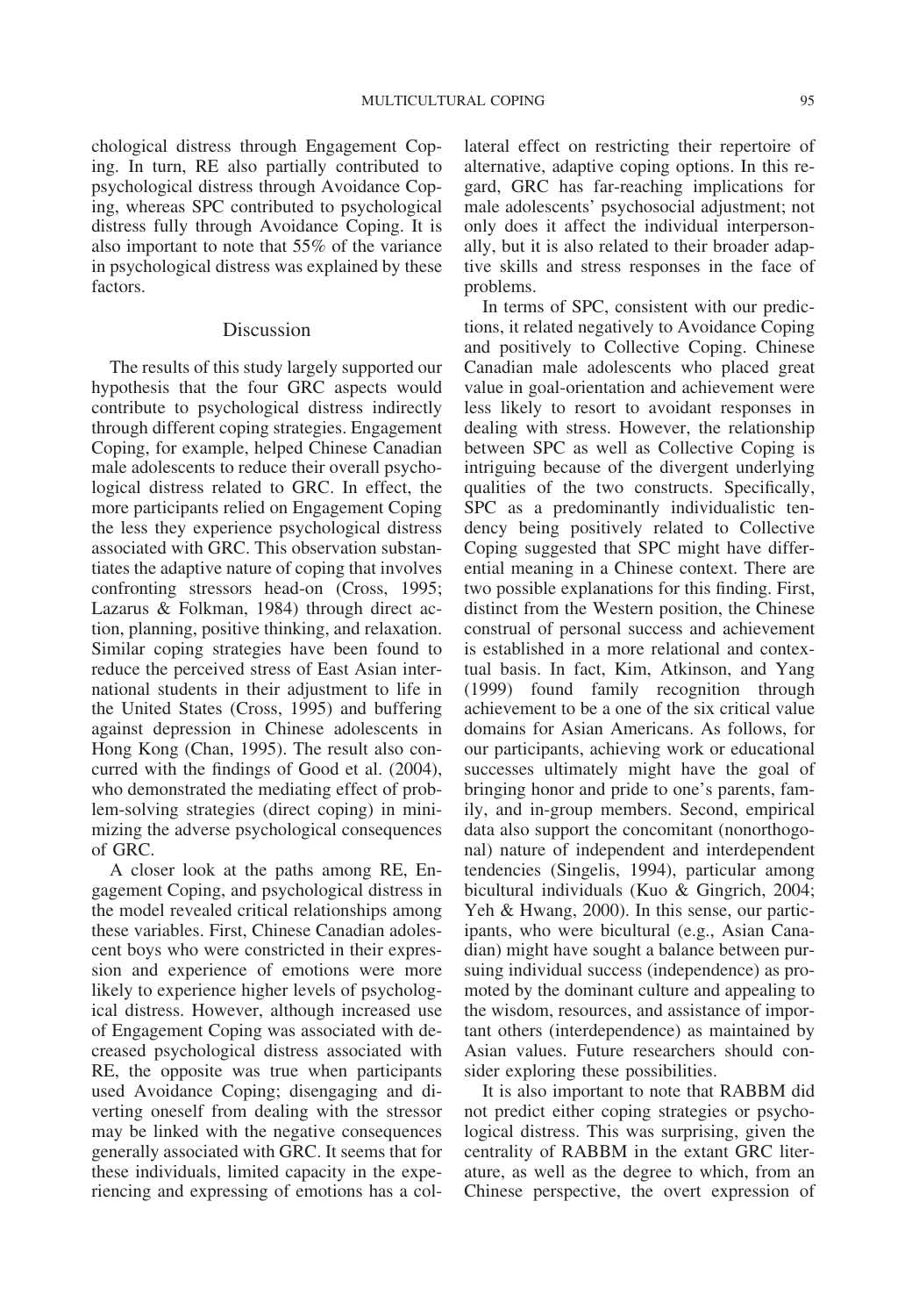emotions is considered somewhat disrespectful (e.g., Sue, 2001). Indeed, RE, the subscale which more directly measures such restriction, was the strongest predictor of Avoidance Coping, and it continued to predict psychological distress despite the partial mediation effect of Avoidance Coping. Therefore, although the global restriction of emotion might be associated with negative outcomes, perhaps there is something unique about the specific expression of affectionate emotions to another man. It may be the case that the culture of origin conferred upon our participants a greater degree of permission to express such feelings in such a context. Sue (2001), in discussing psychotherapy with Asian male clients, notes that their cultural structure is both patriarchal and hierarchical, in that males are given higher status as well as increased authority. It may be the case that our participants felt as if the expression of feelings between men would be in the form of overt acknowledgment of this structure and was therefore permissible. Further research exploring this question might be considered.

Finally, our participants who reported greater CBWFR also experienced adverse psychological distress. The distress might be a result of feeling torn between the demands of work and school and the obligations and expectations from one's family and in-group members. Conflicts of this nature may be particularly acute for Chinese Canadian adolescents because of the supreme value placed on respecting one's family and ensuring harmonious family relationships as reinforced by traditional Asian values (Kim et al., 1999). The relationship between CBWFR and psychological distress was mediated by Engagement Coping. Specifically, CBWFR demonstrated a positive relationship with Engagement Coping, and Engagement Coping then led to less overall distress, suggesting that adolescents who were caught between their roles at home and at work (or school) were more likely to adopt coping strategies that involve direct actions and independent efforts. Engagement Coping, in these terms, then seems to protect these participants against any psychological distress associated with GRC.

The present results, however, failed to support the hypothesized relationship between Collective Coping and psychological distress, despite it being a culturally proscribed stress response (Shek & Cheung, 1990; Yeh, Chang, Arora, Kim, & Xin, 2003). This finding is interesting as the presence of these interpersonally or group-based coping strategies has been found to be a component of Chinese Canadian adolescents' coping repertoire (Kuo et al., in press). In fact, it has been contended that this type of stress response is inherent in the Asian ways of being (Yeh et al., 2003; Yeh & Wang, 2000). Thus, we hypothesized that Collective Coping would be an indispensable option for Chinese adolescent boys dealing with GRC because these responses comply with Asian interdependence (Markus & Kitayama, 1991), and serve to reinforce in-group reliance and solidarity (Kuo et al., in press). We may not have found the expected results for two reasons. First, it is possible that previous researchers explored coping styles in isolation, whereas we did so simultaneously via structural equation modeling. Hence, individuals who rely on other, more maladaptive, coping styles may employ Collective Coping less often. Such an effect would be masked by the reliance of previous researchers on isolated measurement models.

Second, although Collective Coping may be important strategy for dealing with stress, it may not be as important for dealing with gender role-related demands. This idea may be particularly true for individuals living in a Western culture in which independent demands are being placed on them and reinforced. One way to examine this idea is to see whether Collective Coping styles differed, given the acculturation level of the individual. For instance, in a recent study including native and foreign born Asian and European American undergraduate students in Canada, Kuo and Gingrich (2004) found the utilization of collective coping more prevalent among participants who scored high on an interdependent self-construal measure. Thus, those individuals who have greater interdependent, as opposed to independent, self-construal may still be more likely to adopt a Collective Coping strategy in the face of GRCs. Future researchers should consider clarifying this finding to determine whether, indeed, Collective Coping is a viable construct to understand the degree to which individuals of Asian decent deal with specific stressors.

Future researchers should also consider clarifying our finding regarding SPC as it related to the Collective Coping behaviors of Chinese Canadian adolescents. Specifically, SPC from a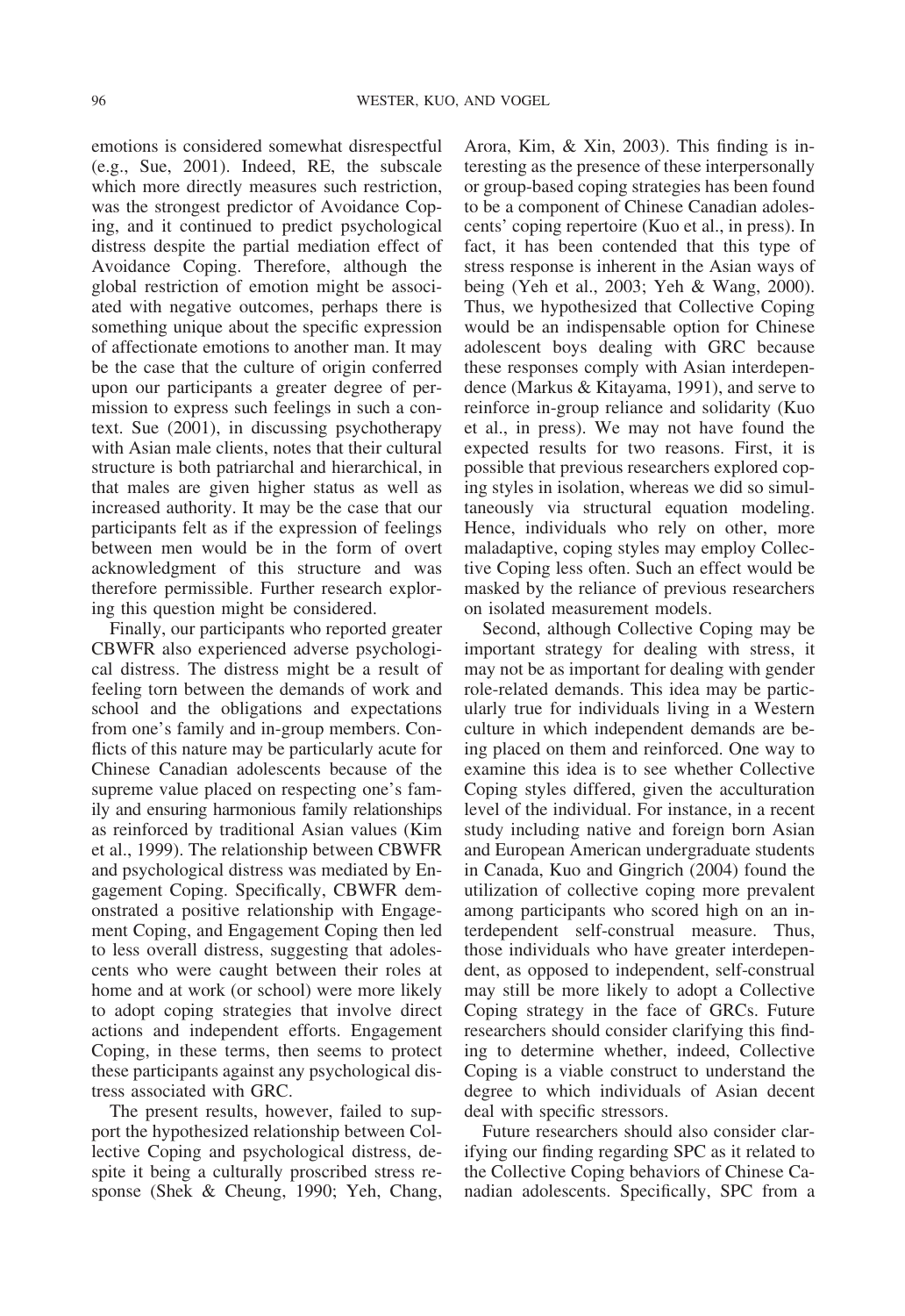GRC perspective can be defined as stemming from an over-reliance on success through competition rather than collaborative efforts. Such a definition may not apply to individuals of collective background, despite evidence that GRC as a construct generalizes cross-culturally. Future researchers might consider developing a more collectively oriented version of SPC, one that focuses on situations in which demands on being collaborative and other-focused might turn out to be distressing to Asian men. Additionally, researchers need to clarify the impact of variables such as participants' intent to bring honor and pride to those close to them as well as balance between pursuing individual success and appealing to the resources of one's significant other.

#### *Therapeutic/Counseling Implications*

The mediating role of coping between GRC and psychological stress has a number of therapeutic implications. Indeed, some have noted the far-reaching implications of working with multicultural clients' culture-specific coping styles in therapy. Coleman (1995) asserted that clients' coping strategies inform therapists of "the nature and etiology of the [clients'] presenting problem, the individuals' expectations of the counselor, the relationship, and the outcome of counseling" (p. 733). In working with Asian male adolescents, counselors should be aware of the full range of coping repertoire likely to be associated with an Asian worldview and values (Kim et al., 1999; Yeh & Wang, 2000). Indeed, the three types of coping examined in the present study have differential effects on Asian adolescent males' experience of distress related to the four patterns of GRC. In dealing with gender-related stress, it would benefit male clients of Asian background to explore and to subsequently develop coping strategies that are appropriate to meet the demands associated with various aspects of GRC. For instance, it would serve clients with high RE well to engage in coping involving individual action, effort, strategy, and planning (i.e., Engagement Coping) and to resist the lure of removing themselves from the stress-evoking situation (i.e., Avoidance Coping). For clients who struggle with SPC, RABBM, and CBWFR, a culturally informed approach for them may be to resist the

tendency to avoid the stressor and instead cope with it directly.

In considering the applicability of these results, special attention needs to be paid to the demonstrated maladaptive nature of Avoidance Coping, as its positive link with psychological distress is congruent with existing literature (Endler & Parker, 1990; Lazarus & Folkman, 1984). In effect, attempts to temporarily forget or conceal the problem or distract oneself from the stressor serves no value in mitigating gender-related conflicts that are typically of enduring nature. As such, the use of Avoidance Coping may exert a psychological toll on individuals in the long run, an effect first suggested by Chan (1995) in a study of Chinese adolescents in Hong Kong in which depressed youth used more Escape–Avoidance approaches including denial, withdrawal, and wishful thinking than nondepressed youth. Consequently, it is important for counseling psychologists to consider not only the short term impact of gender rolerelated conflicts but also the longer term consequences of how individuals cope with that distress.

#### *Conclusion*

Our findings demonstrated that, for our sample of Chinese Canadian adolescents, the coping strategies of Engagement Coping and Avoidance Coping partially mediated the relationship between GRC and psychological distress. However, some limitations of this study must also be noted. First, our participants were adolescents. As this was one of the first studies examining the relationships among GRC, coping, and psychological distress, developmental differences may lead to differing mediation effects. Therefore, our findings may not hold for either younger or older Chinese Canadian men. Furthermore, a version of the GRCS for adolescents (Blazina, Pisecco, & O'Neil, 2005) was recently released, which might have provided different estimates; however, it was not available at the time of this project. Future researchers should, therefore, consider replicating our findings with Blazina et al.'s (2005) measure, as adolescents may interpret GRC items, such as those surrounding CBWFR, for example, differently from adults. Finally, we might have drawn different conclusions with a larger sample. Despite the fact that our model ran as predicted,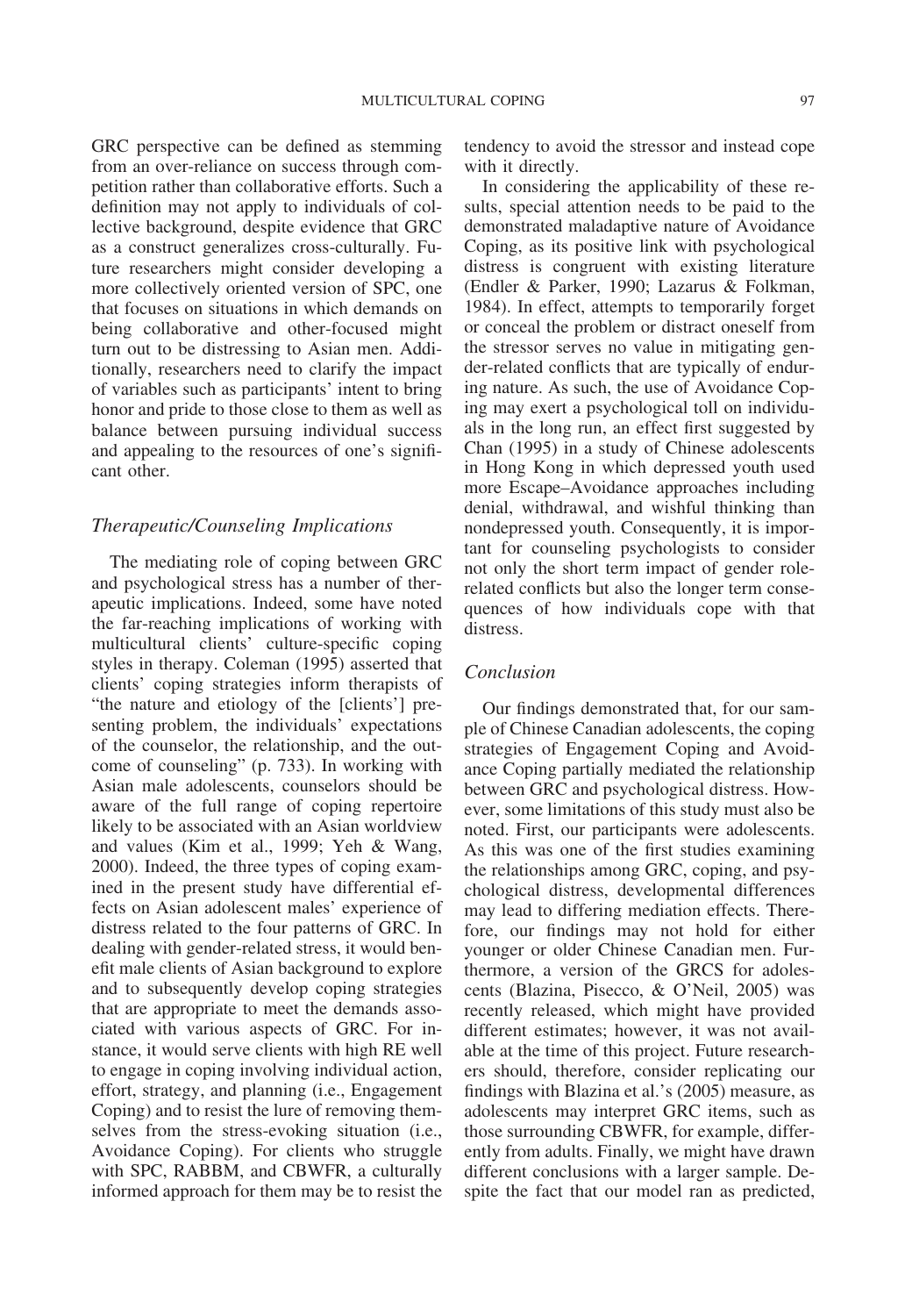future researchers might want to replicate these results with larger samples of different age groups to confirm our findings with men of various Asian backgrounds. Indeed, the fact that our sample came from higher SES brackets should suggest that further research in this area is needed.

Despite the fact that our maximum likelihood method takes the possibility of imperfect reliabilities into account when we tested our hypothesized model, further research is needed to explore developing more reliable measures of GRC and coping with Asian samples. The role of social desirability should also be assessed in future research, as should the role of other demographic variables such as education and SES. Furthermore, despite the use of structural equation modeling, this research design was still correlational in nature and thus causal conclusions should not be drawn from our results. Future researchers should consider testing causal hypotheses. Finally, although there has been an increase of late in the empirical exploration of GRC as it affects men of color (e.g., Erwin & Lease, 2002; Lilly, 2000; Liu, 2002; Wade, 1996; Wester et al., in press), the majority of GRC research applies exclusively to Euro American and Caucasian participants. As such, future researchers should consider building on our findings to expand counselors' understanding of how men of color experience their gender role identity.

#### References

- Anderson, J. C., & Gerbing, D. W. (1988). Structural equation modeling in practice: A review and recommended two-step approach. *Psychological Bulletin, 103,* 411– 423.
- Baron, R. M., & Kenny, D. A. (1986). The moderator–mediator variable distinction in social psychological research: Conceptual, strategic, and statistical considerations. *Journal of Personality and Social Psychology, 51,* 1173–1182.
- Bergen, D. J. (1997). Gender role conflict and coping: A preliminary investigation of college males (Doctoral dissertation, University of North Carolina at Greensboro, June 1997). *Dissertation Abstracts International, 57,* 5059.
- Blazina, C., Pisecco, S., & O'Neil, J. M. (2005). An adaptation of the gender role conflict scale for adolescents: Psychometric issues and correlates with psychological distress. *Psychology of Men & Masculinity, 6,* 39 – 45.
- Brooks, G. R., & Good, G. E. (Eds.). (2001a). *The new handbook of psychotherapy and counseling with men: A comprehensive guide to settings, problems, and treatment approaches* (Vol. 1). San Francisco: Jossey-Bass.
- Brooks, G. R., & Good, G. E. (Eds.). (2001b). *The new handbook of psychotherapy and counseling with men: A comprehensive guide to settings, problems, and treatment approaches* (Vol. 2). San Francisco: Jossey-Bass.
- Campbell, J. L., & Snow, B. M. (1992). Gender role conflict and family environment as predictors of men's marital satisfaction. *Journal of Family Psychology, 6,* 84 – 87.
- Chan, D. W. (1995). Depressive symptoms and coping strategies among Chinese adolescents in Hong Kong. *Journal of Youth and Adolescence, 24,* 267– 279.
- Chin, J. L. (1998). Mental health services and treatment. In L. C. Lee & N. W. S. Zane (Eds.), *Handbook of Asian American Psychology* (pp. 485–504). Thousand Oaks, CA: Sage.
- Chua, P., & Fujino, D. C. (1999). Negotiating new Asian-American masculinities: Attitudes and gender expectations. *The Journal of Men's Studies, 7,* 391– 413.
- Cross, S. E. (1995). Self-construals, coping, and stress in cross-cultural adaptation. *Journal of Cross-Cultural Psychology, 26,* 673– 697.
- Derogatis, L. R. (1993). *BSI, brief symptom inventory: Administration, scoring, and procedures manual.* Minneapolis, MN.: NCS Pearson.
- Efron, B., & Tibshirani, R. (1993). *An introduction to the bootstrap.* New York: Chapman & Hall/CRC.
- Endler, N. S., & Parker, J. D. A. (1990). Multidimensional assessment of coping: A critical evaluation. *Journal of Personality and Social Psychology, 58,* 844 – 854.
- Erwin, A. M., & Lease, S. H. (2002, August). *Male gender role conflict: African American and European American males.* Poster presented at the 110th annual meeting of the American Psychological Association, Chicago IL.
- Fischer, A. R., & Good, G. E. (1995, August). Masculine gender roles, recognition of emotions, and interpersonal intimacy. In J. O'Neil & G. Good (Chairs), *Empirical studies advancing the psychology of men.* Symposium conducted at the annual meeting of the American Psychological Association, NY.
- Good, G. E., Dell, D. M., & Mintz, L. B. (1989). Male role and gender role conflict: Relations to help-seeking in men. *Journal of Counseling Psychology, 36,* 295–300.
- Good, G. E., Heppner, P. P., DeBord, K. A., & Fischer, A. R. (2004). Understanding men's psychological distress: Contributions of problem-solv-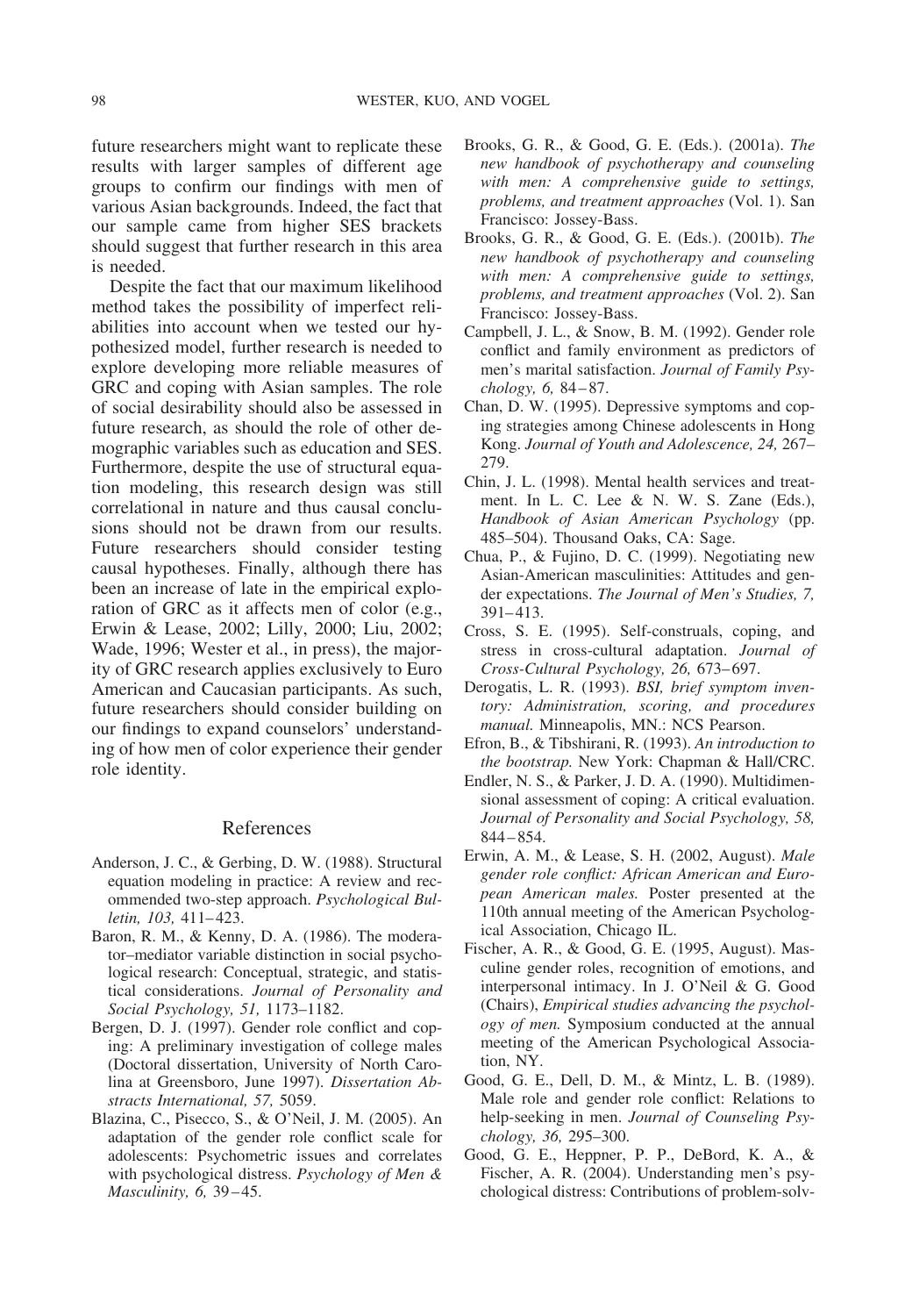ing appraisal and masculine role conflict. *Psychology of Men & Masculinity, 5,* 168 –177.

- Good, G. E., & Mintz, L. B. (1990). Gender role conflict and depression in college men: Evidence for compounded risk. *Journal of Counseling and Development, 69,* 17–20.
- Heppner, M. J., & Heppner, P. P. (2001). Addressing the implications of male socialization for career counseling. In G. R. Brooks & G. E. Good (Eds.), *The new handbook of psychotherapy and counseling with men: A comprehensive guide to settings, problems, and treatment approaches* (pp. 369 – 386). San Francisco: Jossey-Bass.
- Hodges, M. F. (2003). Psychological acculturation, coping strategies, and mental health among Asians and Asian Americans (Doctoral dissertation, University of Illinois at Urbana–Champaign, 2003). *Dissertation Abstracts International, 63,* 5518*.*
- Hu, L. T., & Bentler, P. M. (1999). Cutoff criteria for fit indexes in covariance structure analysis: Conventional criteria versus new alternatives. *Structural Equation Modeling, 6,* 1–55.
- Hussain, F. A., & Cochrane, R. (2003). Living with depression: Coping strategies used by South Asian women, living in the U. K., suffering from depression. *Mental Health, Religion, & Culture, 6,* 21– 44.
- Jones, D. A. (1999). Gender role conflict, coping, and psychological distress in gay men (Doctoral dissertation, The Ohio State University, February 1999). *Dissertation Abstracts International, 59,* 4468*.*
- Kim, B. S., Atkinson, D. R., & Yang, P. H. (1999). The Asian Values Scale: Development, factor analysis, validation, and reliability. *Journal of Counseling Psychology, 46,* 342–352.
- Kim, E. J., O'Neil, J. M., & Owen, S. V. (1996). Asian American men's acculturation and gender role conflict. *Psychological Reports, 79,* 95–104.
- Kuo, B. C. H., & Gingrich, L. (2004). Correlates of self-construals among Asian and Caucasian undergraduates in Canada: Cultural patterns and implications for counseling. *Guidance and Counseling, 20,* 78 – 88.
- Kuo, B. C. H., Roysircar, G., & Newby-Clark, I. R. (in press). Development of the Cross-Cultural Coping Scale (CCCS): The implications of collective, avoidance, and engagement coping strategies for counseling. *Measurement and Evaluation in Counseling and Development.*
- Lazarus, R. S., & Folkman, S. (1984). *Stress, appraisal, and coping.* NY: Springer.
- Levant, R. F., & Brooks, G. R. (1997). *Men and sex: New psychological perspectives.* New York: Wiley.
- Lilly, R. L. (2000). Gender role conflict among Black/African American college men: Individual differences and psychological outcomes (Doctoral

dissertation, University of Missouri-Columbia, 2000). Dissertation Abstracts International, 61, 1088.

- Liu, W. M. (2002). Exploring the lives of Asian American men: Racial identity, male role norms, gender role conflict, and prejudicial attitudes. *Psychology of Men & Masculinity, 3,* 107–118.
- Liu, W. M., Hernandez, J., Iwamoto, D. K. (2005, August). *Asian-American men's gender role conflict: The role of acculturation, self-esteem, and psychological distress.* Poster presented at the 113th annual convention of the American Psychological Association, Washington, DC.
- MacKinnon, D. P., Lockwood, C. M., Hoffman, J. M., West, S. G., & Sheets, V. (2002). A comparison of methods to test mediation and other intervening variable effects. *Psychological Methods, 7,* 83–104.
- Mahalik, J. R. (1996, August). Gender role conflict in men as a predictor of behavior on the interpersonal circle. In J. M. O'Neil & G. E. Good (Chairs), *Men's gender role conflict research: New directions in counseling men.* Symposium conducted at the 104th annual meeting of the American Psychological Association, Toronto, Ontario, Canada.
- Mahalik, J. R., Cournoyer, R. J., DeFranc, W., Cherry, M., & Napolitano, J. M. (1998). Men's gender role conflict and the use of psychological defense. *Journal of Counseling Psychology, 45,* 247–255.
- Markus, H. R., & Kitayama, S. (1991). Culture and the self: Implications for cognition, emotion, and motivation. *Psychological Review, 98,* 224 –253.
- McCreary, D. R., & Sadava, S. W. (1995). Mediating the relationship between masculine gender role stress and work satisfaction. *Journal of Men's Studies, 4, 41*–52.
- Mercado, M. M. (2000). The invisible family: Counseling Asian American substance abusers and their families. *Family Journal: Counseling and Therapy for Couples and Families, 8,* 267–272.
- O'Neil, J. M., Good, G. E., & Holmes, S. (1995). Fifteen years of theory and research on men's gender role conflict. In R. F. Levant & W. S. Pollack (Eds.), *The new psychology of men* (pp. 164 –206). New York: Basic Books.
- O'Neil, J. M., Helms, B., Gable, R., David, L., & Wrightsman, L. (1986). Gender role conflict scale: College men's fear of femininity. *Sex Roles, 14,* 335–350.
- Parker, J. D. A., & Endler, N. S. (1996). Coping and defense: A historical overview. In M. Zeicher & N. Endler (Eds.), *Handbook of coping: Theory, research, application* (pp. 3–23). New York: Wiley.
- Phillips, M. R., & Pearson, V. (1996). Coping in Chinese communities: The need for a new research agenda. In M. H. Bond (Ed.), *The handbook of*